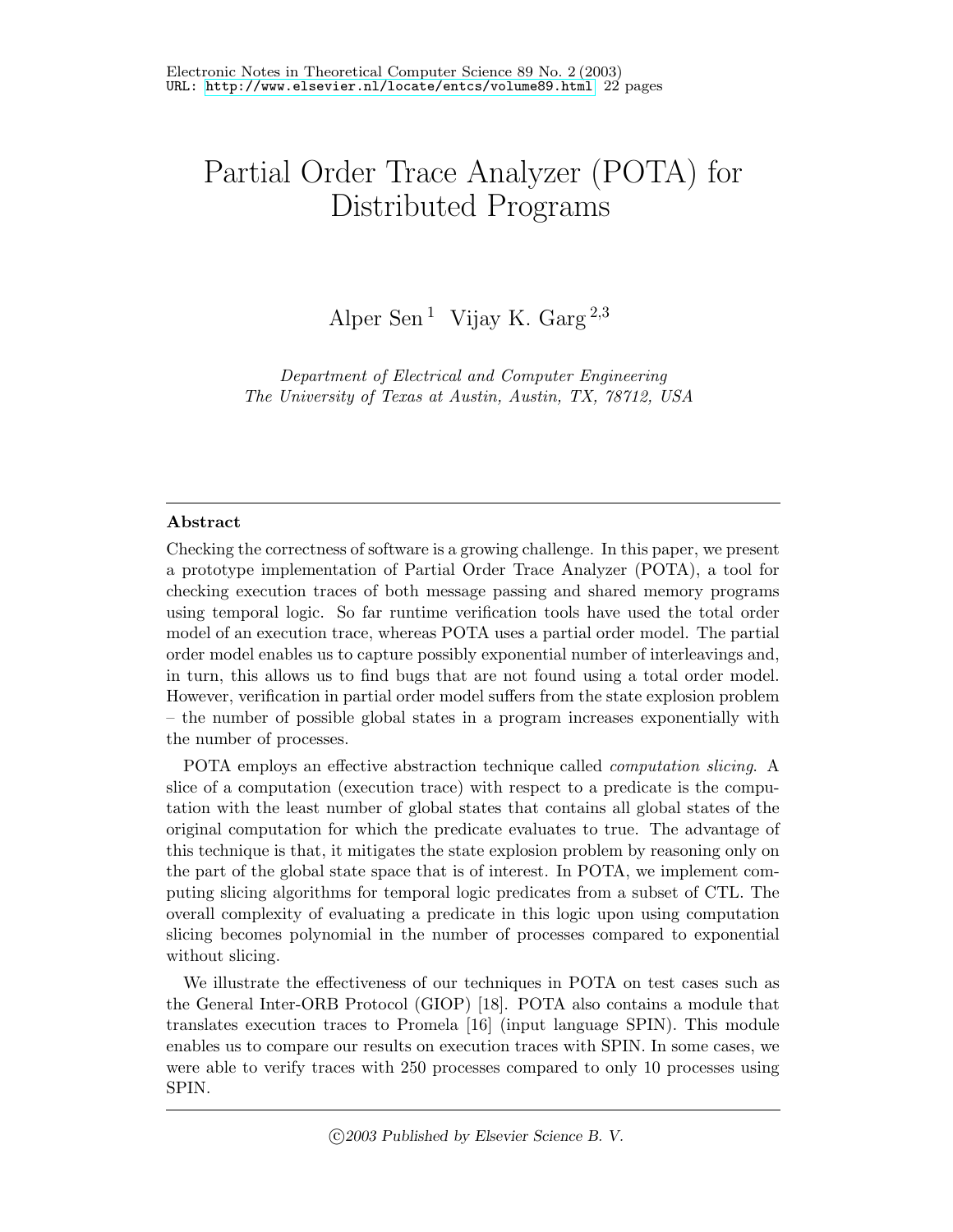## 1 Introduction

A fundamental problem in distributed systems is that of predicate detection – detecting whether a finite execution trace of a distributed program satisfies a given predicate. There are applications of predicate detection in many domains such as testing, debugging, and monitoring of distributed programs. For example, when debugging a distributed mutual exclusion algorithm, it is useful to monitor the system to detect concurrent accesses to the shared resources.

A finite trace can be modeled in two ways. The first model imposes a partial order between events, for example Lamport's happened-before relation [\[20\]](#page-20-0). The second model imposes a total order (interleaving) of events. We use the former approach in this paper, which is a more faithful representation of concurrency [\[20\]](#page-20-0).

Consider an execution of a distributed program. The partial order model of the resulting execution trace is shown in Figure  $1(a)$  $1(a)$ . In the trace, there are two processes  $P_1$  and  $P_2$  with integer variables x and y, respectively. The events are represented by solid circles. Process  $P_2$  sends a message to process  $P_1$  by executing event  $f_1$  and process  $P_1$  receives that message by executing event  $e_1$ . Each event is labeled with the value of the respective variable immediately after the event is executed. For example, the value of  $x$  immediately after executing  $e_1$  is 2. The first event on each process initializes the state of the process. The set of all global states reachable from the initial state  $\{e_0, f_0\}$  is displayed in Figure [1\(](#page-2-0)b). In the figure, we represent a global state as a tuple where each element is the last event that occurred on a process. Observe that  $\{e_1, f_0\}$  is not a reachable global state because it depicts a situation where a message has been received from  $P_2$  by  $P_1$ , that is  $e_1$ , but  $P_2$ has not yet sent the message. By using a partial order representation, we are able to capture all possible interleavings of events, namely ten in total, rather than a single interleaving. One such interleaving sequence is  $\{e_0, f_0\}$ ,  $\{e_0, f_1\}$ ,  ${e_1, f_1}, {e_2, f_1}, {e_3, f_1}, {e_3, f_2}, {e_3, f_3}$  as shown in Figure [1\(](#page-2-0)b) with thick lines. Therefore we can obtain better coverage in terms of testing and debugging by capturing all interleavings. This coverage may translate into finding bugs that are not found using a single interleaving.

The main problem in predicate detection in the partial order model is the state explosion problem—the set of possible global states of a distributed program with n individual processes can be of size exponential in  $n$ . A variety of strategies for ameliorating the state explosion problem, including symbolic representation of states and partial order reduction have been explored [\[23,](#page-20-1)[12,](#page-20-2)[33,](#page-21-0)[26,](#page-20-3)[8,](#page-19-0)[31,](#page-21-1)[32\]](#page-21-2).

 $1$  Email: sen@ece.utexas.edu Homepage: http://www.ece.utexas.edu/~sen/

<sup>2</sup> supported in part by the NSF Grants ECS-9907213, CCR-9988225, Texas Education Board Grant ARP-320, an Engineering Foundation Fellowship, and an IBM grant

 $3$  Email: garg@ece.utexas.edu Homepage: http://www.ece.utexas.edu/~garg/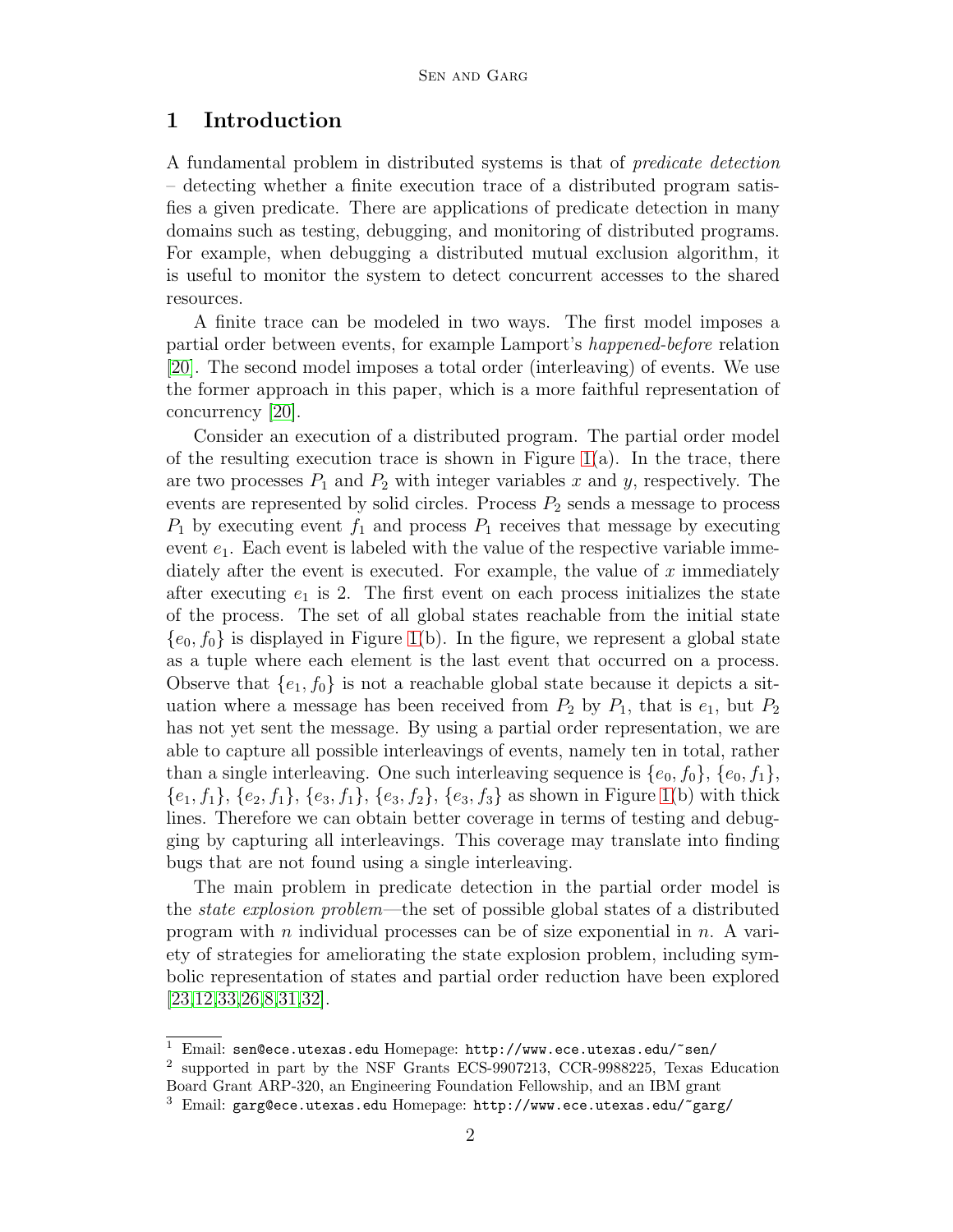

<span id="page-2-0"></span>Fig. 1. (a) A computation (b) its set of all reachable global states (c) its slice with respect to  $(2 \le x \le 4) \land (y \ne 2)$  (d) its slice with respect to  $\mathbf{EF}((2 \le x \le 4) \land (y \ne 2))$ 

In this paper, we present a prototype implementation of Partial Order Trace Analyzer (POTA) tool for checking execution traces of distributed programs. POTA consists of an instrumentation module, a translator module that translates execution traces into Promela [\[16\]](#page-20-4) (SPIN input language) and an analyzer module. The use of an effective abstraction technique called computation slicing for temporal logic verification is the most significant aspect of POTA and constitutes the analyzer module.

Computation slicing was introduced in [\[11](#page-19-1)[,24\]](#page-20-5) as an abstraction technique for analyzing distributed computations (finite execution traces). A computation slice, defined with respect to a global predicate, is the computation with the least number of global states that contains all global states of the original computation for which the predicate evaluates to true. Slicing can be used to throw away the extraneous global states of the original computation in an efficient manner, and focus on only those that are currently relevant for our purpose.

Using the results in  $[11,24]$  $[11,24]$  and  $[28]$ , we can efficiently use computation slicing for the subset of CTL [\[4\]](#page-19-2) with the following three properties. First, temporal operators are EF, EG, and AG and boolean operators are conjunction and disjunction. Second, atomic propositions are regular predicates, which we will define later. Third, negation operator has been pushed onto atomic propositions. We call this logic *Regular* CTL plus  $(RCTL+)$ , where the plus denotes that the disjunction and negation operators are included in the logic. We also consider a disjunction and negation free subset of RCTL+ and denote this by Regular CTL (RCTL). In RCTL+, we use the class of predicates, called regular predicates, that was introduced in [\[11\]](#page-19-1). The slice with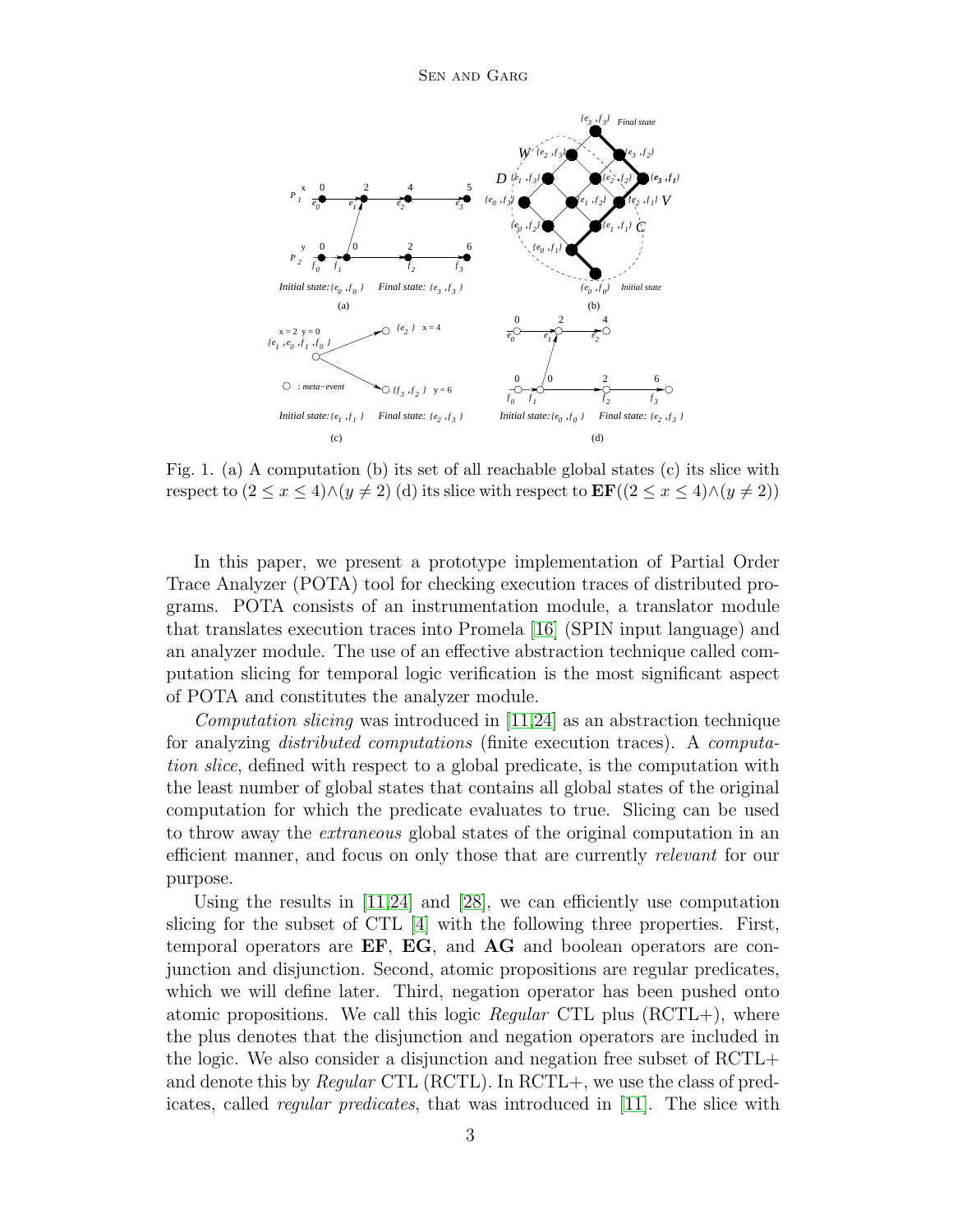respect to a regular predicate contains precisely those global states for which the predicate evaluates to true. Regular predicates widely occur in practice during verification. Some examples of regular predicates are conjunction of local predicates [\[10](#page-19-3)[,17\]](#page-20-6) such as "all processes are in red state", certain channel predicates [\[10\]](#page-19-3) such as "at most k messages are in transit from process  $P_i$  to  $P_j$ ", and some relational predicates [\[10\]](#page-19-3).

To illustrate predicate detection using computation slicing, consider the computation in Figure [1\(](#page-2-0)a). Let  $p = (2 \le x \le 4) \land (y \ne 2)$ , and suppose we want to detect  $\mathbf{EF}(p)$ . Without computation slicing, we are forced to examine all global states of the computation, thirteen in total, to decide whether the computation satisfies the predicate. Alternatively, we can compute the slice of the computation with respect to regular predicate  $\mathbf{EF}(p)$  and use this slice for predicate detection. For this purpose, first we compute the slice with respect to the atomic proposition  $p$  as follows. Immediately after executing  $f_2$ , the value of y becomes 2 which does not satisfy  $y \neq 2$ . To reach a global state satisfying  $y \neq 2$ ,  $f_3$  has to be executed. In other words, any global state in which only  $f_2$  has been executed but not  $f_3$  is of no interest to us and can be ignored. The slice is shown in Figure  $1(c)$  $1(c)$ . It is modeled by a partial order on a set of meta-events; each meta-event consists of one or more "primitive" events. A global state of the slice either contains all the events in a meta-event or none of them. Moreover, a meta-event "belongs" to a global state only if all its incoming neighbours are also contained in the state. The slice contains only four states  $C, D, V$  and W and has much fewer states than the computation itself – exponentially smaller in many cases – resulting in substantial savings. Using the slice in Figure  $1(c)$  $1(c)$ , we can obtain the last state that satisfies  $p$  in the computation, which is denoted by  $W$ . We also know from the definition of  $\mathbf{EF}(p)$  that every global state of the computation that occurs before W satisfies  $\mathbf{EF}(p)$ , e.g. states enclosed in the dashed ellipse in Figure [1\(](#page-2-0)b). Therefore, applying this observation we can compute the slice with respect to  $\mathbf{EF}(p)$  as shown in Figure [1\(](#page-2-0)d). Finally, we check whether the initial state of the computation is the same as the initial state of the slice. If the answer is yes then the predicate is satisfied, otherwise not.

POTA implements predicate detection algorithms for RCTL and RCTL+ which use computation slicing. We show in [\[28\]](#page-21-3), that the complexity of predicate detection for a predicate p in RCTL is  $O(|p| \cdot n^2 |E|)$ , where |p| is the number of boolean and temporal operators in  $p$  and  $E$  is the total number of events. To the best of our knowledge, there did not exist tools that implement efficient algorithms (polynomial in the number of processes) to detect predicates that contain nested temporal logic predicates. An example of a nested predicate is  $AG(EF(reset))$ , which states that reset is possible from every state. Furthermore, we validate with experiments that even for RCTL+ predicates our computation slicing based technique is very effective.

We performed experiments using POTA on several protocols. We also used the POTA translator module to enable comparison with SPIN on execution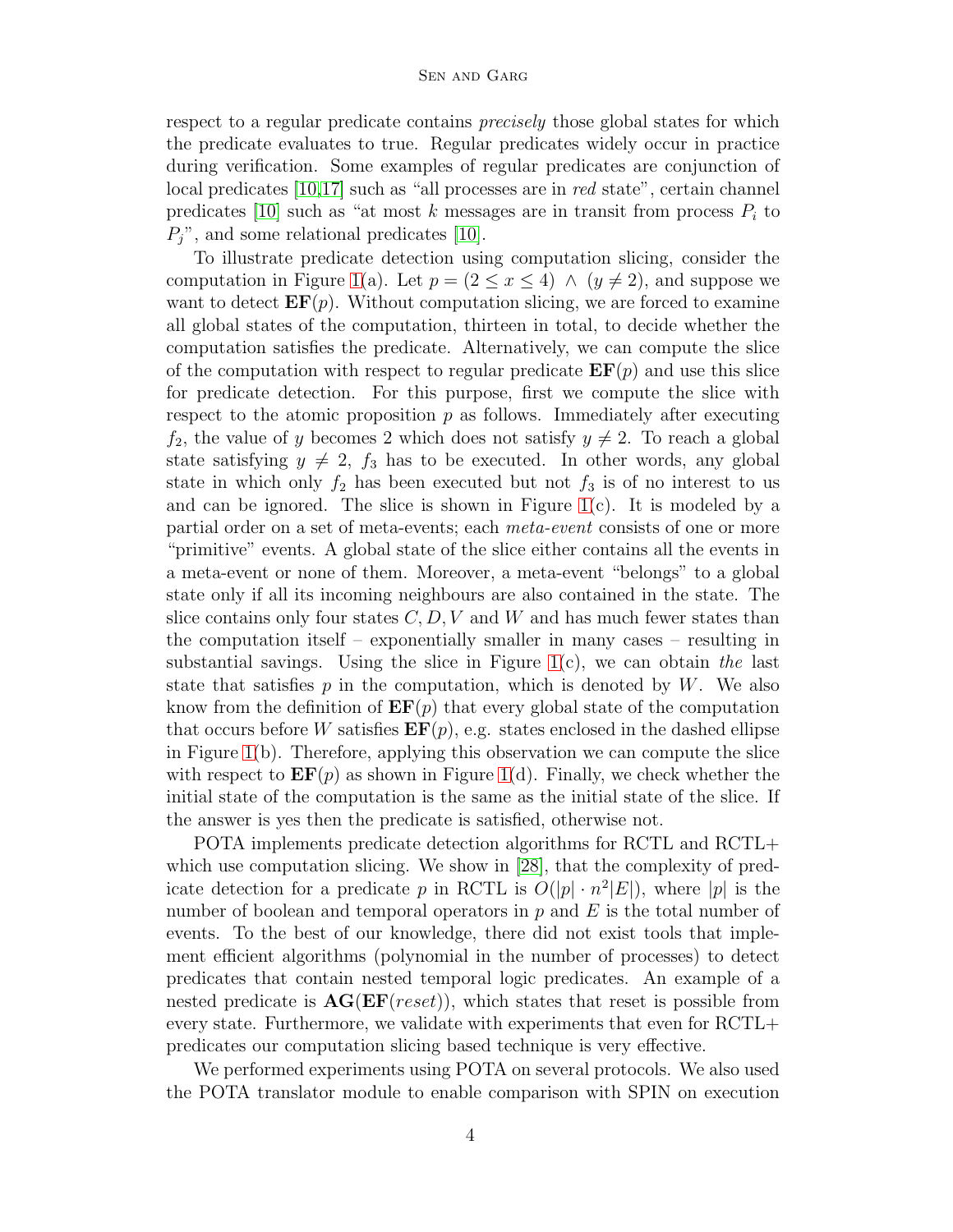traces. In fairness, SPIN is designed for checking correctness of programs and not traces. However, to the best of our knowledge it is the best distributed program verification tool we can use for our partial order models. Some of the protocols we used for experiments are the General Inter-ORB Protocol (GIOP) [\[18\]](#page-20-7) and the primary secondary protocol [\[32\]](#page-21-2). GIOP is a central feature of the Common Object Request Broker Architecture (CORBA) that aids in achieving the desired interoperability between ORBs. The CORBA specification defines a standard protocol to allow communication of object invocations between ORBs. Kamel and Leue [\[18\]](#page-20-7) could not fully verify a model of GIOP with 10 processes. Instead, they verified a simplified version of the protocol without server migration functionality. In one case, we generated execution traces of unsimplified GIOP protocol for a configuration with 250 processes. However, even with an execution trace input, SPIN failed to complete verification with more than 10 processes. We also injected faults into the protocol and analyzed the resulting execution traces. With SPIN, we used bit-state hashing approximation option to handle larger number of processes, but in this case SPIN failed to find the faults before running out of memory. However, POTA was able to find the faults easily. In all cases, our algorithms are significantly faster and space efficient than SPIN. We have measured over three orders of magnitude gain over SPIN in some experiments.

Computation slicing can indeed be used to facilitate predicate detection even for a larger class of predicates than RCTL+ as illustrated by the following example. Consider a predicate  $p$  that is a conjunction of two clauses  $p_1$  and  $p_2$ . Now, assume that  $p_1$  is such that it belongs to RCTL+ but  $p_2$ has no structural property that can be exploited for efficient detection, such as,  $(x_1 * x_2 + x_3 > x_4)$ , where  $x_i$  is an integer variable on process *i*. To  $\det$  p, without computation slicing, we are forced to use global-state-spaceconstruction-based approaches, which do not take advantage of the fact that  $p_1$  can be detected efficiently. With computation slicing, however, we can first compute the slice for  $p_1$ . If only a small fraction of global states satisfy  $p_1$ , then instead of detecting  $p$  in the computation, it is much more efficient to detect  $p$  in the slice. Therefore by spending only polynomial amount of time in computing the slice we can throw away exponential number of global states, thereby obtaining an exponential speedup overall.

### 2 Related Work

Predicate detection is a hard problem. Detecting even a 2-CNF predicate under EF modality has been shown to be NP-complete, in general [\[25\]](#page-20-8).

Predicate detection is a widely-studied problem. There are three major approaches to solving predicate detection: global-snapshot-based approach [\[2\]](#page-19-4), global-state-space-construction-based approach (including model checking) [\[4,](#page-19-2)[5\]](#page-19-5), and predicate-restriction-based approach [\[10\]](#page-19-3). The first approach can detect only stable predicates (which remain true once they become true),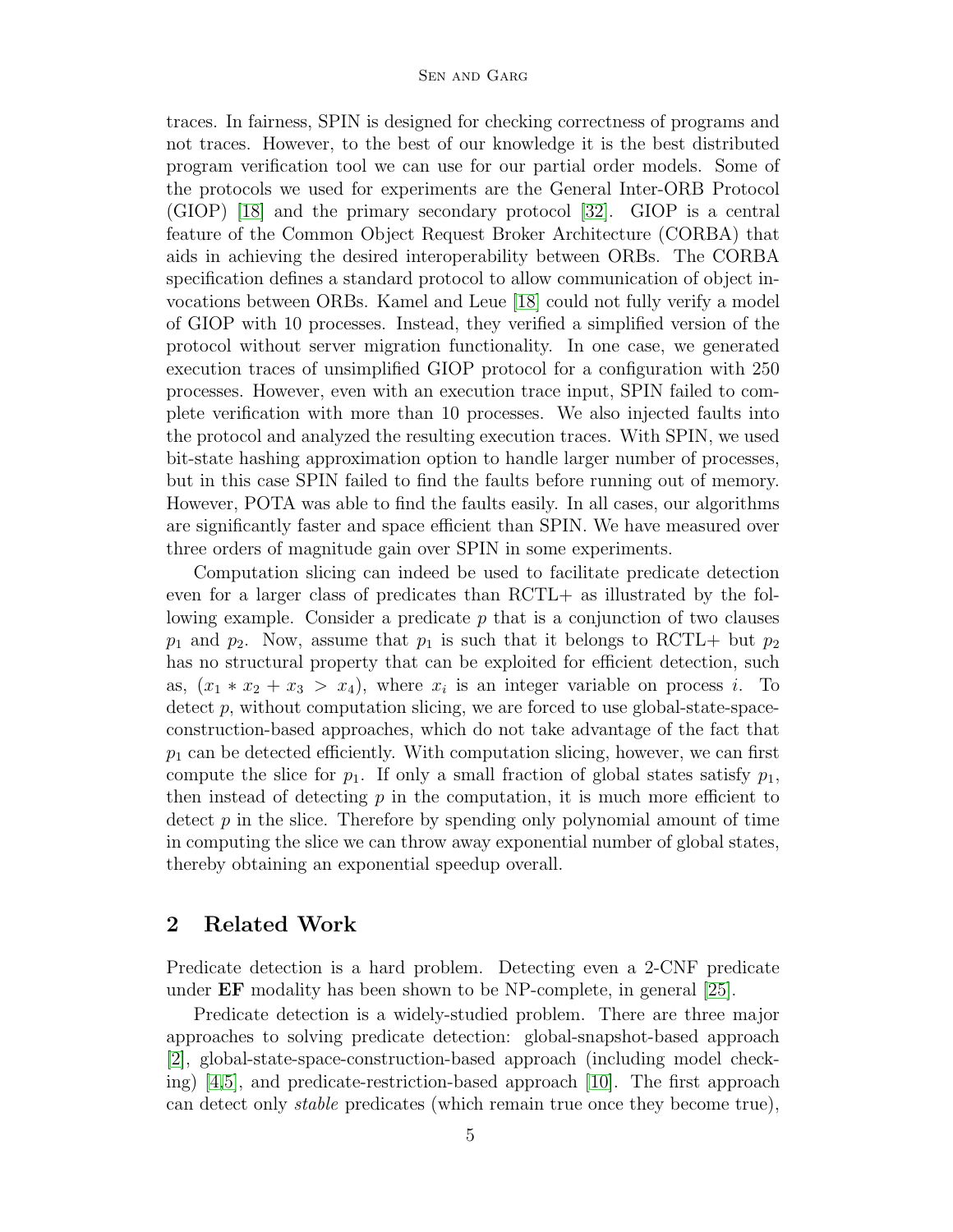and the second approach suffers from the state explosion problem. We follow the predicate-restriction-based approach that exploits the structure of the predicate and directly uses the computation to detect if the predicate is satisfied in a global state. Some examples of the predicates for which the predicate detection can be solved efficiently are: *conjunctive*  $[10,17]$  $[10,17]$ , *disjunctive*  $[10]$ , stable [\[2\]](#page-19-4), observer-independent [\[3,](#page-19-6)[10\]](#page-19-3), linear [\[10](#page-19-3)[,29\]](#page-21-4), and non-temporal regular [\[11,](#page-19-1)[24\]](#page-20-5) predicates. These predicate classes have been so far detected under some or all of the temporal operators  $EF$ ,  $EG$ ,  $AG$ ,  $AF$  and under the *until* operator of CTL [\[29\]](#page-21-4), but not under any nesting of these operators. For example, a predicate  $\mathbf{EF}(p \wedge \mathbf{EG}(q))$ , where p and q are conjunctive predicates, cannot be efficiently detected using only the efficient algorithms for conjunctive predicates. In POTA, we can detect such nested temporal logic predicates efficiently.

The idea of using temporal logic for analyzing execution traces (also referred to as runtime verification) has recently been attracting a lot of attention. We first presented a temporal logic framework for partially ordered execution traces in [\[29\]](#page-21-4) and gave efficient algorithms for predicates of the form  $\mathbf{EG}(p)$ and  $AG(p)$  when p is a linear predicate. The efficiency of those algorithms depended on the fact that  $p$  was a state predicate and therefore we could efficiently evaluate the satisfiability of p at a global state. However, in this paper we present implementation of efficient algorithms even when  $p$  is a temporal predicate.

Some other examples of using temporal logic for checking execution traces are the commercial Temporal Rover tool (TR) [\[7\]](#page-19-7), the MaC tool [\[19\]](#page-20-9), the JPaX tool [\[15\]](#page-20-10), and the JMPaX tool [\[30\]](#page-21-5). TR allows the user to specify the temporal formula in programs. These temporal formula are translated into Java code before compilation. The MaC and JPaX tools consider a totally ordered view of an execution trace and therefore can potentially miss bugs that can be deduced from the trace.

JMPaX tool is closer to POTA because of the partial order trace model. The differences in both approaches can be summarized as follows. JMPaX uses a subset of temporal logic with safety where atomic propositions can be arbitrary. Whereas POTA uses a subset of temporal logic with both safety and liveness where atomic propositions are restricted. The complexity of the predicate detection algorithm in POTA is polynomial-time in the number of processes whereas the complexity can be exponential-time in the number of processes (as large as the width of the lattice of global states) in JMPaX.

## 3 Overview of POTA Architecture

The overall structure of POTA architecture is shown in Figure [2.](#page-6-0) The tool consists of 3 main modules; analyzer, translator, and instrumentor.

The *analyzer* module contains our computation slicing and predicate detection algorithms. Given an execution trace and a predicate (specification)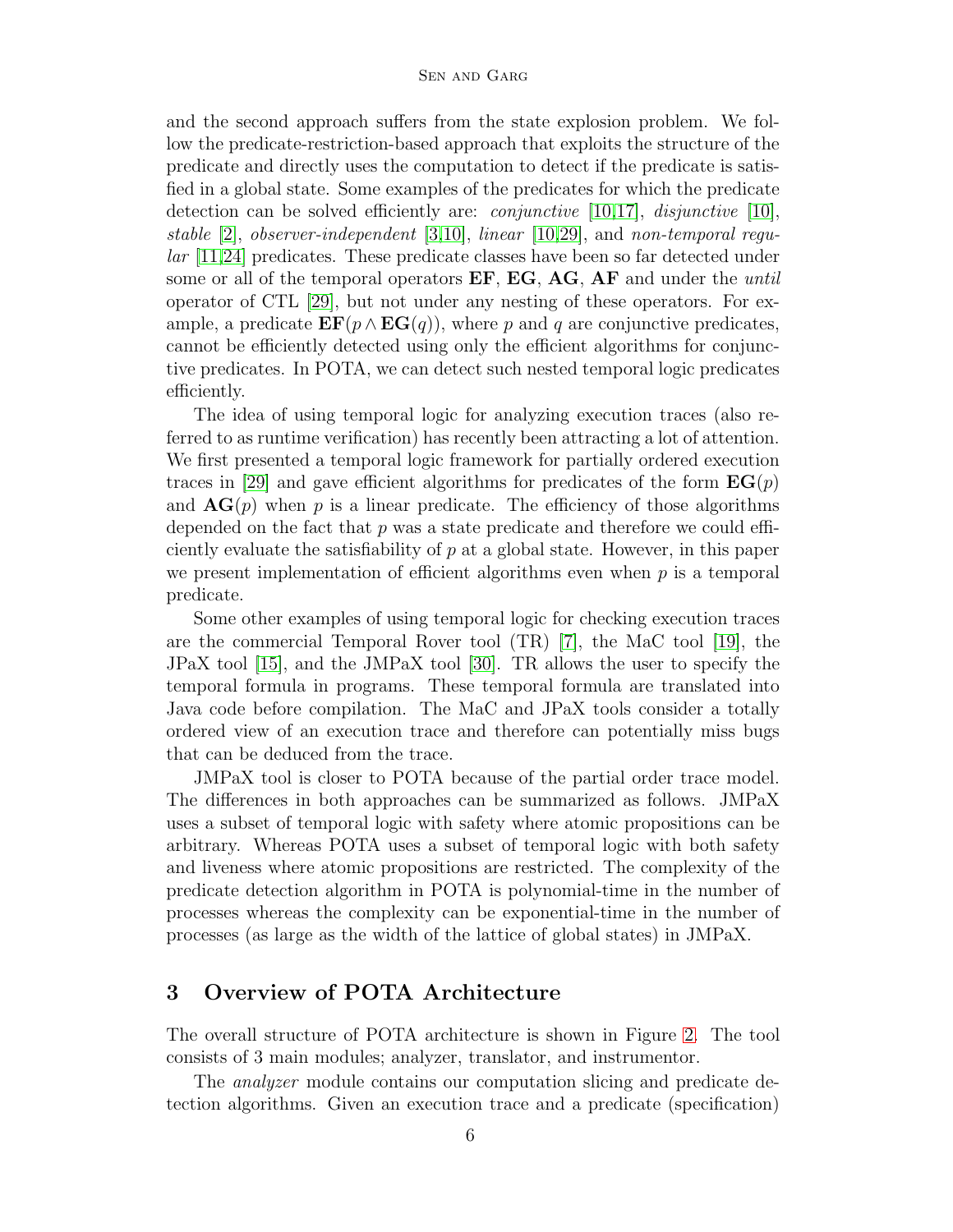Sen and Garg



<span id="page-6-0"></span>Fig. 2. Overview of POTA Architecture

in RCTL+, the computation slice may contain more states than the ones that satisfy the predicate. Therefore, the analyzer module uses the following strategy to decide whether the predicate is satisfied or not. Case 1, if the slice and the input trace have different initial states then the predicate is not satisfied. In this case a counterexample is generated. Case 2, if the predicate is from RCTL and the slice and the input trace have the same initial states then the predicate is satisfied. Case 3, when the predicate does not belong to RCTL (that is, it contains disjunction or negation operators) and the slice and the input trace have the same initial states then we have to take an extra step. This is because the initial state of the slice may not satisfy the predicate. Therefore, we employ the translation module and translate the slice into Promela [\[16\]](#page-20-4) (input language of SPIN). Then we use SPIN to check the trace assuming that there are equivalent specifications in LTL.

The translator module takes a partial order representation of a trace and generates output in specific languages. This module serves two purposes; to enable comparison of our slicing technique with other techniques such as partial order reduction and to enable verification of predicates that do not belong to RCTL but for which we can take advantage of computation slicing. The latter purpose is served when the predicate belongs to RCTL+ as explained in Case 3 in the above paragraph or when the predicate is a conjunction of predicates where one of the conjuncts belong to RCTL+ as explained in the introduction. Since we are working with distributed programs which exhibit a lot of parallelism and independency, partial order reduction techniques can take advantage of these properties of distributed programs. The SPIN model checker contains implementation of partial order reduction techniques. Currently, translation from traces to Promela is supported. The translation mechanism is similar to the technique explained in [\[21\]](#page-20-11) for translations from message sequence charts (MSC) to Promela.

The instrumentation module inserts code at the appropriate places in the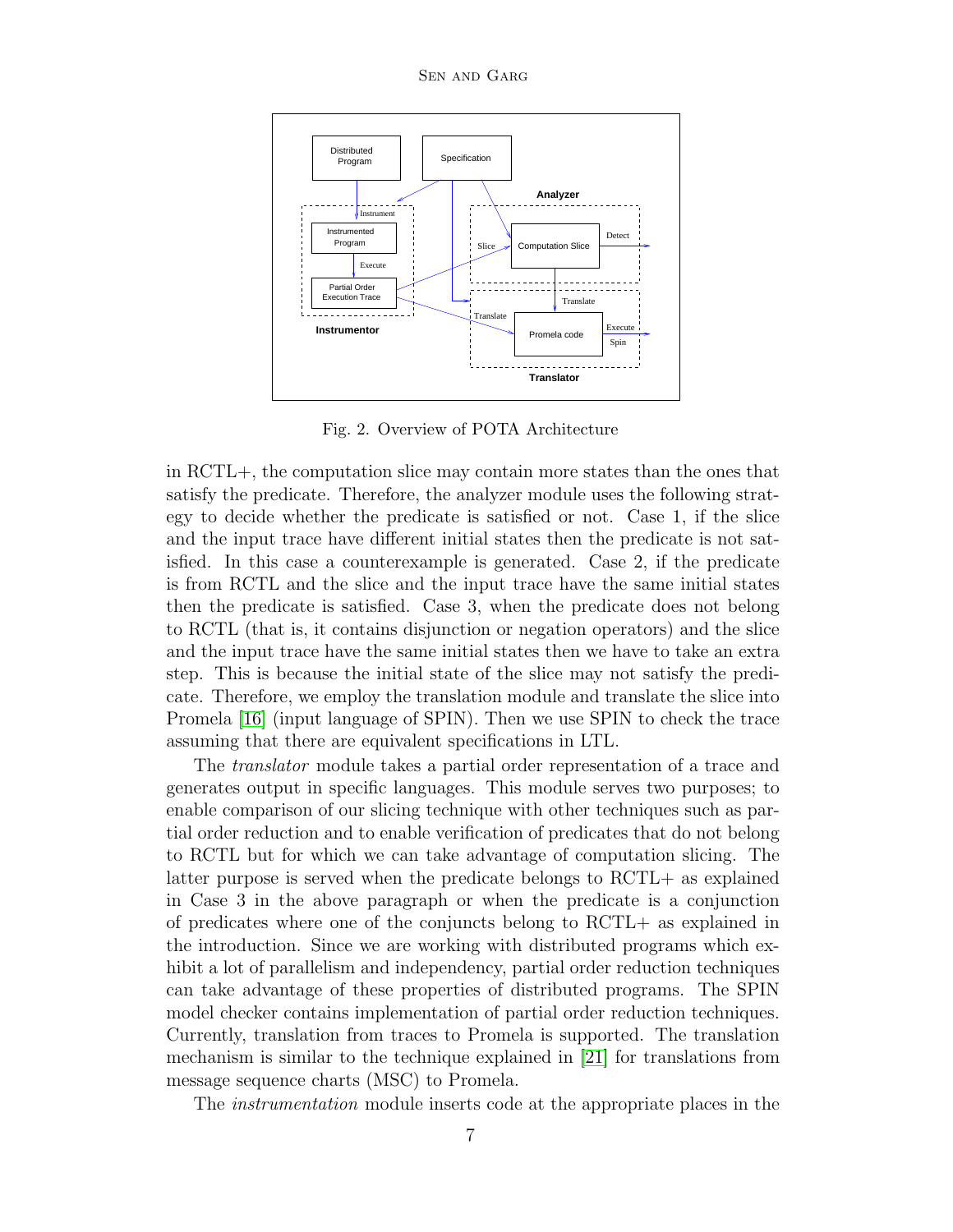program to be monitored. The instrumented program is such that it outputs the values of variables relevant to the predicate in question and keeps a vector clock that is updated for each internal, send and receive event according to the Fidge/Mattern algorithm [\[9,](#page-19-8)[22\]](#page-20-12). We use the vector clock to obtain a partial order representation of traces.

Upon running the instrumented program a separate log file for each process is generated. Each log file consists of a sequence of local states that a process goes through. Each local state contains the values of variables relevant to the predicate being verified and a vector clock. Log files for every process are then combined to obtain a partial order representation of the execution trace.

Instead of using a log file, if every process sends its trace to a dedicated process which combines them during runtime, we can obtain an on-line verification environment.

Currently, programs are manually instrumented. We conducted experiments with Java and Promela programs. For SPIN programs, we insert code into Promela programs and also made changes to the SPIN source code so that we can obtain a partial order model when we run SPIN in simulation mode with the option for generating a message sequence chart output. SPIN's MSC output is by default a total ordered execution. However, we observed from this MSC output that there are unnecessary dependencies therefore events do not need to be totally ordered such as request messages from two different processes sent to two different servers do not need to be totally ordered. We are in the process of choosing an appropriate instrumentation technique for Java programs. The choice is between Java JDI as in [\[1\]](#page-19-9) or byte code instrumentation as in JPaX.

## 4 Model

A distributed program consists of n processes denoted by  $P_1, P_2, \ldots, P_n$ . Traditionally, a distributed computation is modeled as a partial order on a set of events, called happened-before relation [\[20\]](#page-20-0). The happened-before relation between any two "primitive" events  $e$  and  $f$  can be formally stated as the smallest relation such that e happened-before  $f$  if and only if  $e$  occurs before f in the same process, or e is a send of a message and f is a receive of that message, or there exists an event g such that e happened-before g and g happened-before f. In this paper we relax the restriction that the order on events must be a partial order. More precisely, we use directed graphs to model distributed computations as well as slices. Directed graphs allow us to handle both of them in a uniform and convenient manner. Furthermore, we can extend the happened-before relation to read and write events of shared variables as in [\[30\]](#page-21-5).

Given a directed graph G, let  $V(G)$  and  $E(G)$  denote the set of vertices and edges, respectively. We define a consistent cut (global state) on directed graphs as a subset of vertices such that if the subset contains a vertex then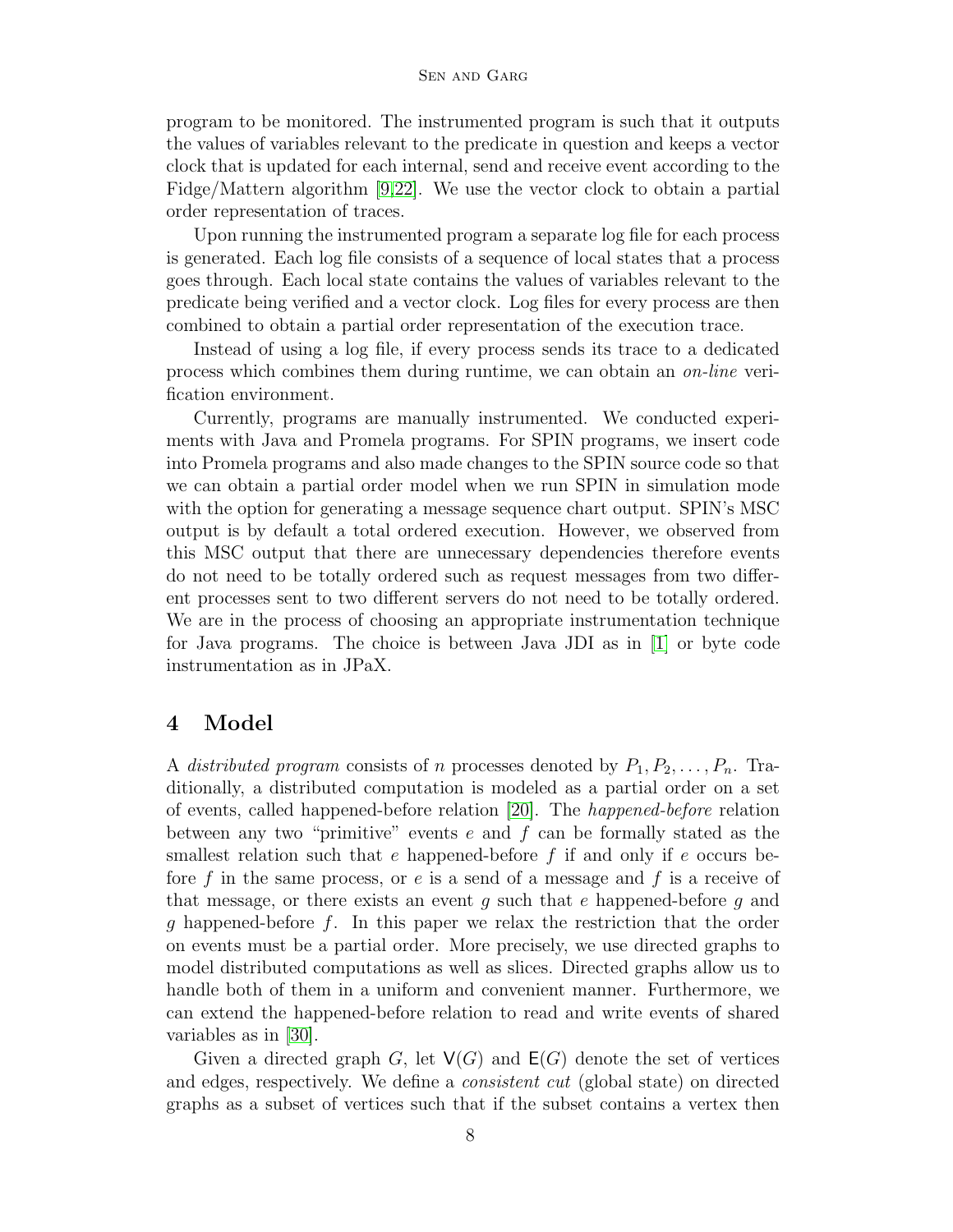it contains all its incoming neighbours. Formally,  $C$  is a consistent cut of  $G$ , if  $\forall e, f \in V(G) : (e, f) \in E(G) \land (f \in C) \Rightarrow (e \in C)$ . We say that a strongly connected component is non-trivial if it has more than one vertex. We denote the set of consistent cuts of a directed graph G by  $\mathcal{C}(G)$ . Observe that the empty set  $\emptyset$  and the set of vertices  $\mathsf{V}(G)$  trivially belong to  $\mathcal{C}(G)$ . We call them trivial consistent cuts. We use  $\mathcal{P}(G)$  to denote the set of pairs of vertices  $(u, v)$ such that there is a path from  $u$  to  $v$  in  $G$ . We assume that each vertex has a path to itself.

We model a *distributed computation* (or simply a *computation*), denoted by  $\langle E, \rightarrow \rangle$ , as a directed graph with vertices as the set of events E and edges as  $\rightarrow$ . We use event and vertex interchangeably. To limit our attention to only those consistent cuts that can actually occur during an execution, we assume that  $\mathcal{P}(\langle E,\to\rangle)$  contains at least the Lamport's happened-before relation [\[20\]](#page-20-0) . A distributed computation in our model can contain cycles. This is because whereas a computation in the happened-before model captures the *observable* order of execution of events, a computation in our model captures the set of possible consistent cuts. Intuitively, each strongly connected component of a computation can be viewed as a meta-event; a meta-event consists of one or more primitive events.

We assume the presence of a fictitious global initial and a global final event, denoted by  $\perp$  and  $\perp$ , respectively. The global initial event occurs before any other event on the processes and initializes the state of the processes. The global final event occurs after all other events on the processes. Any non-trivial consistent cut will contain the global initial event and not the global final event. Therefore, every consistent cut of a computation in traditional model (happened-before model) is a non-trivial consistent cut of the computation in our model and vice versa. Note that the empty consistent cut,  $\emptyset$ , in the traditional model corresponds to  $\{\perp\}$  in our model and the final consistent cut, E, in the traditional model corresponds to  $E - \{T\}$  in our model and we denote this by  $\mathcal{E}$ . We use uppercase letters  $C, D, H, V$ , and W to represent consistent cuts.

Figure [3](#page-8-0) shows a computation and its lattice of (non-trivial) consistent cuts. A consistent cut in the figure is represented by its frontier. For example, the consistent cut  $C = \{e_3, e_2, e_1, f_2, f_1, \perp\}$  is represented by  $\{e_3, f_2\}.$ 



<span id="page-8-0"></span>Fig. 3. (a) A computation  $\langle E, \rightarrow \rangle$  (b) and its lattice corresponding to  $\mathcal{C}(G)$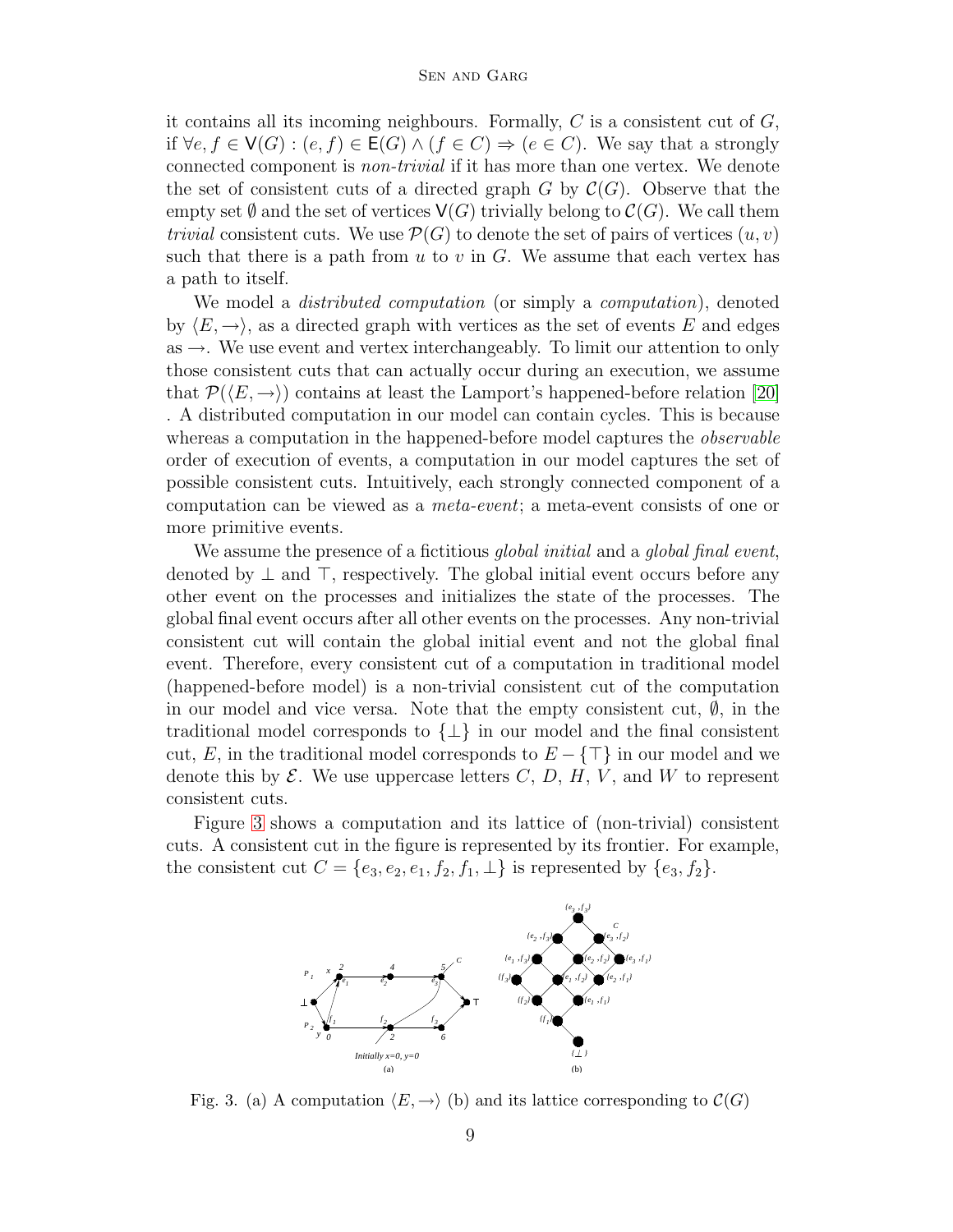Given a consistent cut, a predicate is evaluated with respect to the values of variables resulting after executing all events in the cut. If a predicate  $p$ evaluates to true for a consistent cut  $C$ , we say that  $C$  satisfies  $p$ . We leave the predicate undefined for the trivial consistent cuts.

## 5 Background on Slicing

The notion of computation slice is based on the Birkhoff's Representation Theorem for Finite Distributive Lattices [\[6\]](#page-19-10). The readers who are not familiar with earlier papers on computation slicing are urged to read the extended version of the paper from [\[27\]](#page-21-6).

Roughly speaking, a computation slice (or simply a slice) is a concise representation of all those consistent cuts of the computation that satisfy the predicate. More precisely,

**Definition 5.1** [slice [\[24\]](#page-20-5)] A *slice* of a computation with respect to a predicate is a directed graph with the least number of consistent cuts that contains all consistent cuts of the given computation for which the predicate evaluates to true.

We denote the slice of a computation  $\langle E, \rightarrow \rangle$  with respect to a predicate p by slice( $\langle E,\rightarrow\rangle, p$ ). Note that  $\langle E,\rightarrow\rangle$  = slice( $\langle E,\rightarrow\rangle$ , true). It was proven in [\[24\]](#page-20-5) that the slice exists and is uniquely defined for all predicates. Every slice derived from the computation  $\langle E, \rightarrow \rangle$  has the trivial consistent cuts (Ø) and  $E$ ) among its set of consistent cuts. A slice is *empty* if it has no nontrivial consistent cuts [\[24\]](#page-20-5). In the rest of the paper, unless otherwise stated, a consistent cut refers to a non-trivial consistent cut. In general, a slice will contain consistent cuts that do not satisfy the predicate (besides trivial consistent cuts). In case a slice does not contain any such cut, it is called *lean*. We next give the class of predicates for which the slice is lean.

## 6 Regular Predicates

Given a computation, the set of consistent cuts satisfying a regular predicate forms a sublattice of the set of consistent cuts of the computation [\[11\]](#page-19-1). Equivalently,

Definition 6.1 [regular predicate [\[24\]](#page-20-5)] A predicate is regular if given two consistent cuts that satisfy the predicate, the consistent cuts obtained by their set union and set intersection also satisfy the predicate. Formally, given a regular predicate p,

(C satisfies p)  $\wedge$  (D satisfies p)  $\Rightarrow$  (C  $\cap$  D satisfies p)  $\wedge$  (C  $\cup$  D satisfies p)

We say that a regular predicate is *non-temporal* if it does not contain temporal operators such as  $EF$ ,  $AG$ , and  $EG$ , otherwise it is a *temporal* regular predicate. In [\[11\]](#page-19-1) polynomial-time algorithms are given for computing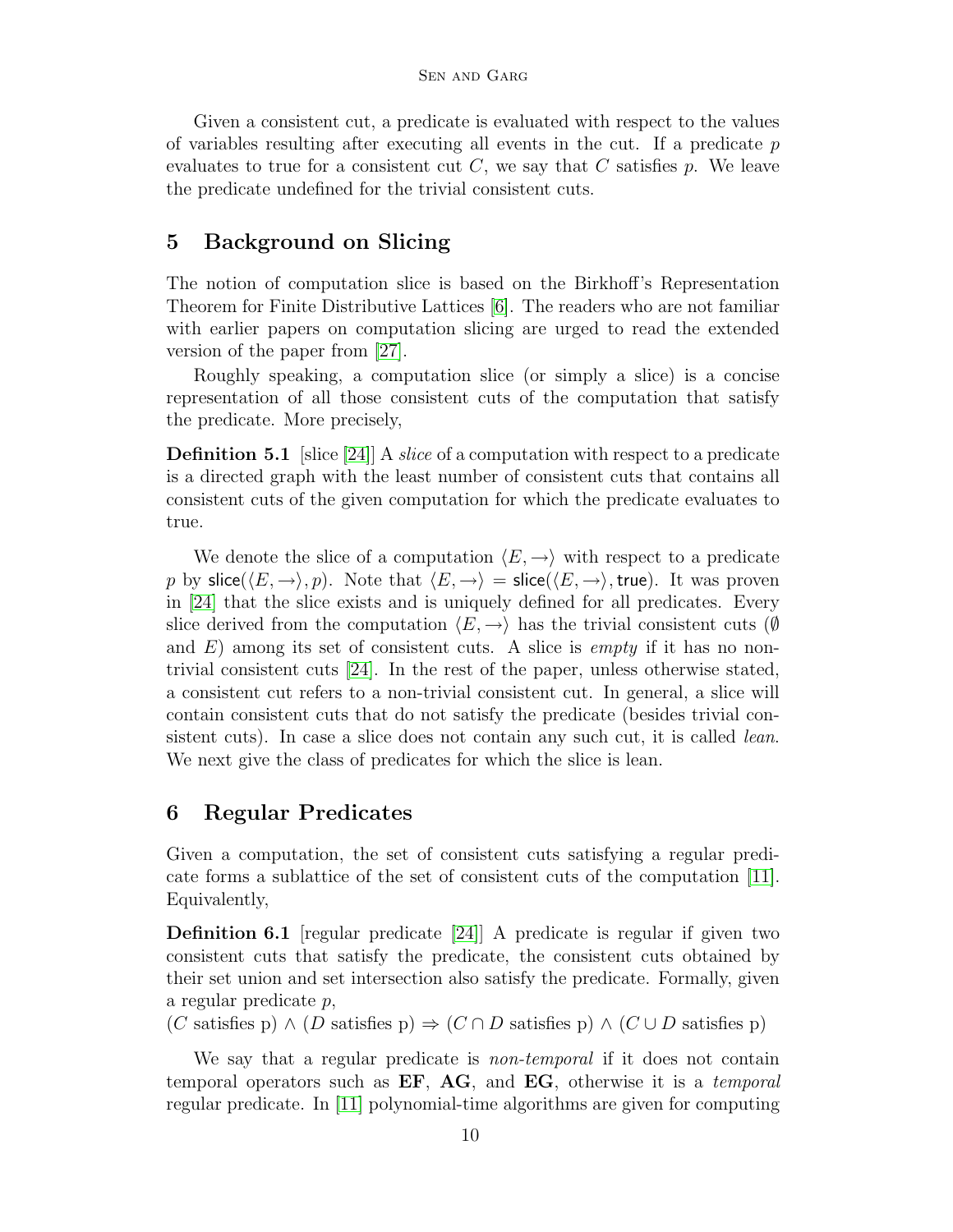slices for non-temporal regular predicates. In [\[28\]](#page-21-3), we showed that  $\mathbf{EF}(p)$ ,  $AG(p)$ , and  $EG(p)$  are temporal regular predicates when p is regular and gave polynomial-time algorithms to compute these slices, which we will briefly explain in the next section.

Some examples of non-temporal regular predicates are monotonic channel predicates such as "there are at least k messages in transit from  $P_i$  to  $P_j$ ", conjunction of local predicates such as " $P_i$  and  $P_j$  are in critical section", and relational predicates such as  $x_1 - x_2 \leq 5$ , where  $x_i$  is a monotonically non-decreasing integer variable on process i. From the definition of a regular predicate we deduce that a regular predicate has a least satisfying cut and a greatest satisfying cut. Furthermore, the class of regular predicates is closed under conjunction.

Also in [\[24\]](#page-20-5) polynomial-time algorithms are given to compute slices with respect to boolean combination of regular predicates. Given the slices with respect to two regular predicates, the complexity of computing the slice for the conjunction and disjunction of these regular predicates is  $O(n^2|E|)$ . The complexity of computing the slice for the negation of a regular predicate is  $O(n^2|E|^2)$ . Note that regular predicates are not closed under disjunction and negation operators therefore slices obtained with respect to predicates that contain these operators may not be lean.

#### 6.1 RCTL+ Syntax and Semantics

We define successor of a cut by a relation  $\rhd \subseteq \mathcal{C}(G) \times \mathcal{C}(G)$  such that  $C \triangleright D$  if and only if  $D = C \cup e$ , where e is the set of vertices in some strongly connected component in  $\langle E,\rightarrow\rangle$  and  $e\cap C=\emptyset$ . We denote the reflexive closure of this relation by  $\triangleright$ . A consistent cut sequence  $C_0, C_1, \ldots, C_k$  of  $(\mathcal{C}(G), \subseteq)$  satisfies that for each  $0 \leq i \leq k$ ,  $C_i \triangleright C_{i+1}$ . We say that a cut D is *reachable* from a cut C if  $C \subseteq D$ .

Propositional temporal logics use a finite set of atomic propositions AP, each one of which represents some property of the global state. A labeling function  $\lambda: \mathcal{C}(G) \to 2^{AP}$  assigns to each global state the set of predicates from AP that hold in it. In this paper we assume that atomic propositions are non-temporal regular predicates and their negations.

The formal syntax of RCTL+ is given below.

• Every predicate  $ap \in AP$  is an RCTL+ formula.

• If p and q are RCTL+ formulas, then so are  $p \vee q$ ,  $p \wedge q$ ,  $\mathbf{EF}(p)$ ,  $\mathbf{EG}(p)$ , and  $\mathbf{AG}(p)$ .

Given a finite distributive lattice  $L = (\mathcal{C}(G), \subseteq)$ , the formulas of RCTL+ are interpreted over the consistent cuts in  $\mathcal{C}(G)$ . Let p be an RCTL+ formula and C be a consistent cut in  $\mathcal{C}(G)$ . Then, the satisfaction relation,  $L, C \models p$ means that predicate p holds at consistent cut C in lattice  $L = (\mathcal{C}(G), \subseteq)$  and is defined inductively below. We denote  $C \models p$  as a short form for  $L, C \models p$ , when L is clear from the context.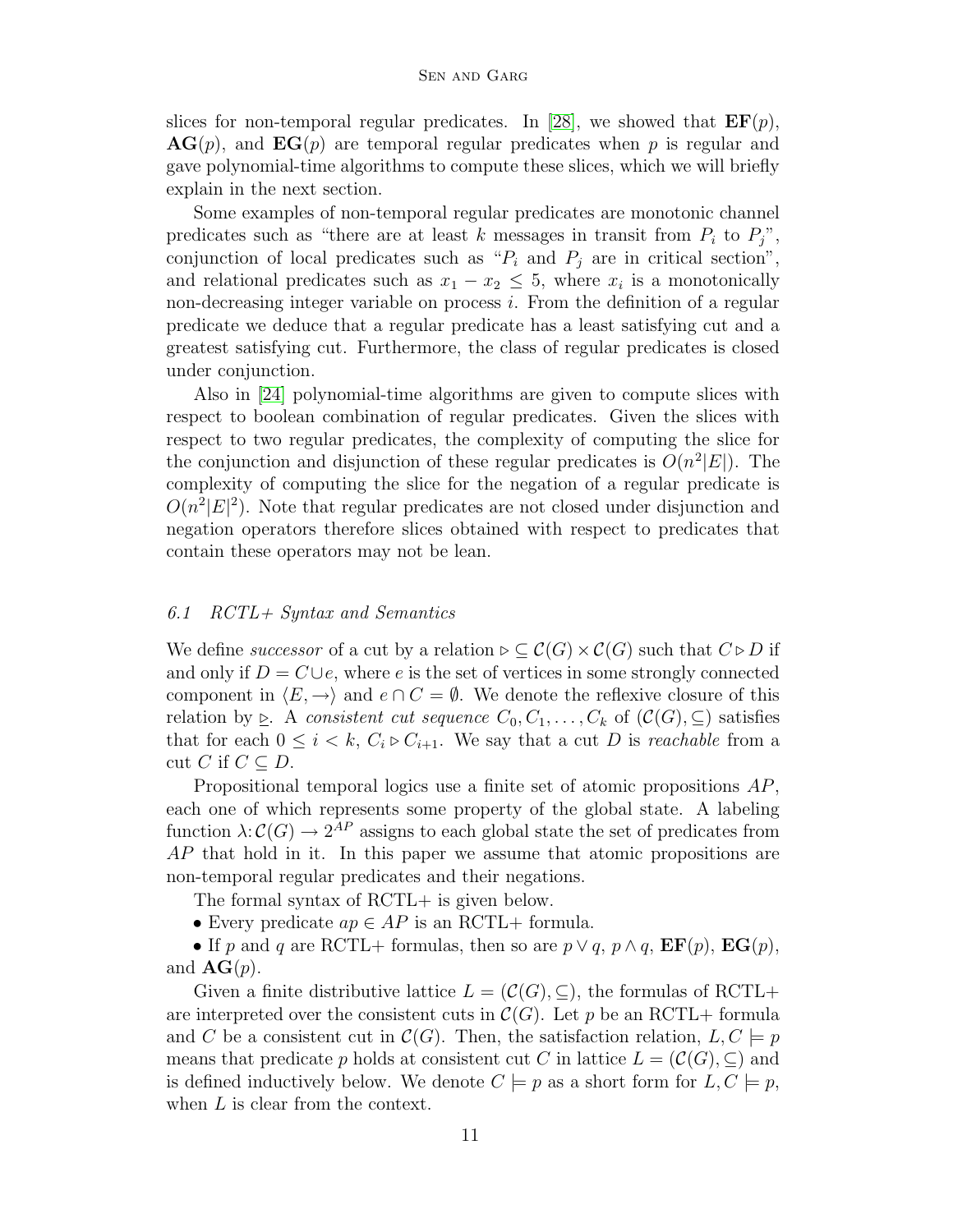- $C \models ap$  iff  $ap \in \lambda(C)$  for an atomic proposition  $ap$ .
- $C \models p \land q$  iff  $C \models p$  and  $C \models q$ .
- $C \models p \lor q$  iff either  $C \models p$  or  $C \models q$ .

•  $C \models \mathbf{EG}(p)$  iff for some consistent cut sequence  $C_0, \ldots, C_k$  such that (i)  $C_0 = C$ , (ii)  $C_k = \mathcal{E}$ , (iii)  $C_i \triangleright C_{i+1}$  for  $0 \leq i < k$ , we have (iv)  $C_i \models p$  for all  $0 \leq i \leq k$ .

•  $C \models \mathbf{AG}(p)$  iff for all consistent cut sequences  $C_0, \ldots, C_k$  such that (i)  $C_0 = C$ , (ii)  $C_k = \mathcal{E}$ , (iii)  $C_i \triangleright C_{i+1}$  for  $0 \leq i < k$ , we have (iv)  $C_i \models p$  for all  $0 \leq i \leq k$ .

•  $C \models \mathbf{EF}(p)$  iff for some consistent cut sequence  $C_0, \ldots, C_k$  such that  $(i)$  $C_0 = C$ , (ii)  $C_k = \mathcal{E}$ , (iii)  $C_i \triangleright C_{i+1}$  for  $0 \leq i < k$ , we have (iv)  $C_i \models p$  for some  $0 \leq i \leq k$ .

We define  $L \models p$  if and only if  $L, \{\perp\} \models p$ . The formula  $C \models \mathbf{AG}(p)$ (resp.  $C \models EG(p)$ ) intuitively means that for all consistent cut sequences (resp. for some consistent cut sequence)  $C, \ldots, \mathcal{E}, p$  holds at every cut of the sequence. The formula  $C \models \textbf{EF}(p)$  intuitively means that for some consistent cut sequence  $C, \ldots, \mathcal{E}$ , there exists a consistent cut that satisfies p.

We define RCTL as the subset of RCTL+ where disjunction and negation operators are not allowed.

The predicate detection problem is to decide whether the initial consistent cut of a distributed computation satisfies a predicate.

## 7 Algorithms for Computing Slices for Temporal Predicates

Our distributed program analysis tool POTA uses computation slicing for predicate detection. Mittal and Garg [\[24\]](#page-20-5) also used computation slicing for efficient detection of predicates of the form  $\mathbf{EF}(p)$ ,  $\mathbf{EG}(p)$ ,  $\mathbf{AG}(p)$  for nontemporal regular p. However, their predicate detection algorithm is based on computing slices for non-temporal regular predicates. Therefore, it cannot be used for detecting *nested* temporal predicates such as  $AG(p)$  when p is a temporal predicate like  $p = EF(q)$ . In this section, we explain our slicing algorithms from [\[28\]](#page-21-3) for temporal regular predicates to enable efficient predicate detection for RCTL+ which also includes nested temporal predicates.

The slice of a computation with respect to a *temporal* predicate is the smallest computation that contains all consistent cuts of the given computation for which the predicate holds. We proved in [\[28\]](#page-21-3) that temporal predicates  $\mathbf{EF}(p)$ ,  $\mathbf{EG}(p)$ , and  $\mathbf{AG}(p)$  are regular for regular p. Therefore, the slices for these temporal predicates are lean.

The input to each algorithm in this section is a computation  $\langle E, \rightarrow \rangle$  and its slice with respect to a regular predicate p, that is,  $\textsf{slice}(\langle E,\rightarrow\rangle, p)$ . The output of each algorithm is an application of a temporal operator on the slice. For example, in order to generate a slice with respect to  $AG(EF(p))$ , where p is a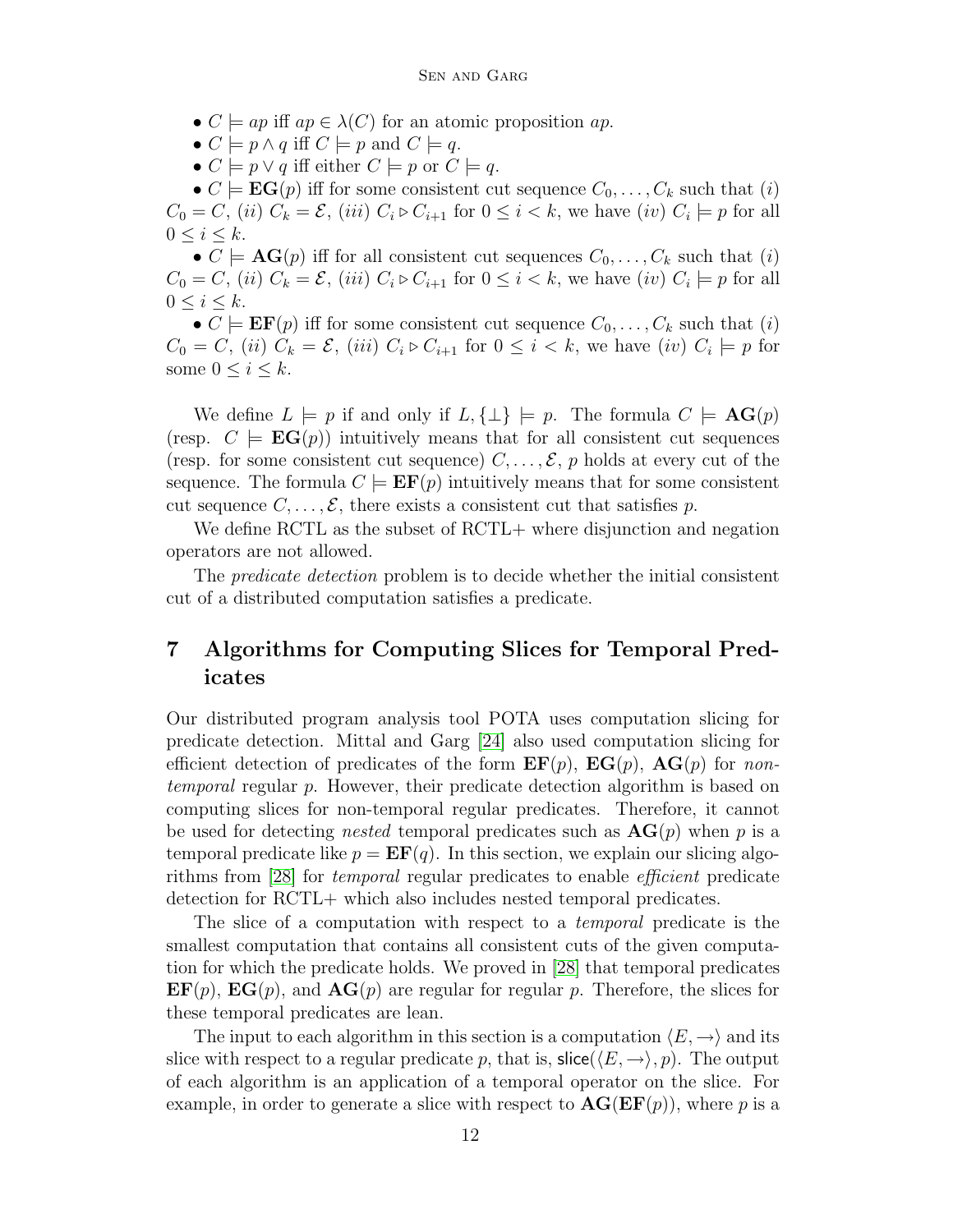non-temporal regular predicate, we can use the slicing algorithms explained in this section as follows: First, we compute the slice for  $p$  using the algorithms in [\[11,](#page-19-1)[24\]](#page-20-5) for non-temporal regular predicates. Then, we give this slice and the computation to the **EF** slicing algorithm to obtain  $\textsf{slice}(\langle E, \to \rangle, \textbf{EF}(p)).$ Finally, the output of EF slicing algorithm and the computation is given as an input to **AG** slicing algorithm to obtain  $\text{slice}(\langle E,\rightarrow\rangle, \text{AG}(EF(p)))$ .

Since the consistent cuts of the slice of a computation is a subset of consistent cuts of the computation, the slice can be obtained by adding edges to the computation. In other words, the slice contains additional edges that do not exist in the computation. For example, consider Figure [6\(](#page-15-0)a) that displays the slice of the computation in Figure [3](#page-8-0) with respect to  $\neg((x=5) \land (y=2)).$ The only consistent cut in the computation that does not satisfy the predicate is  $\{e_3, e_2, e_1, f_1, \perp\}$ . By adding the edge  $(f_2, e_3)$ , we disallow this consistent cut from the slice. Below, for computing slices for  $\mathbf{EF}(p)$ , we will show which edges we add to the computation. Similarly, since the consistent cuts of the slice for  $AG(p)$  is a subset of consistent cuts of the slice for p, the slice for  $AG(p)$  can be obtained by adding edges to the slice for p.

Now we explain Algorithm A1 in Figure [5](#page-14-0) for generating the slice of a computation with respect to  $\mathbf{E}(\mathbf{F}(p))$ . From the definition of  $\mathbf{E}(\mathbf{F}(p))$ , all consistent cuts of the computation that can reach the greatest consistent cut that satisfy p, say W, will also satisfy  $\mathbf{EF}(p)$  and furthermore these are the only cuts that satisfy  $\mathbf{EF}(p)$ . We can find the cut W using  $\textsf{slice}(\langle E,\to\rangle, p)$  when it is nonempty. We construct the slice for  $\mathbf{EF}(p)$  from the computation so that W is the final cut of the slice. To ensure that all cuts which cannot reach W do not belong to the slice, we add edges from  $\top$  to the successors of events in the frontier of W. Adding an edge from  $\top$  to an event makes any cut that contains the event trivial. Figure [4](#page-13-0) shows the application of Algorithm A1. Given the slice of the computation in Figure [3\(](#page-8-0)a) for some predicate p as shown in Figure [4\(](#page-13-0)a), first we compute the final cut of the slice for p, that is,  ${e_2, f_3}$ . Then, on the computation, we add an edge from  $\top$  to the successor of  $e_2$ , that is  $e_3$ . The successor of  $f_3$  does not exist so we do not add any other edges. The resulting slice for  $\mathbf{EF}(p)$  is displayed in Figure [4\(](#page-13-0)c).

Now we describe the  $AG(p)$  slicing algorithm in Figure [5.](#page-14-0) We explained above that to obtain the slice for  $AG(p)$  we will add edges to the slice for p and eliminate consistent cuts that do not belong to slice for  $AG(p)$ . Now we show which edges we should add. We claim that consistent cuts of the slice( $\langle E,\rightarrow\rangle, p$ ) that do not include vertex e of each additional edge  $(e, f)$ do not satisfy  $\mathbf{AG}(p)$ . For simplicity, let the slice( $\langle E,\rightarrow\rangle$ , p) have a single additional edge  $(e, f)$ . For example, consistent cuts  $\{\perp\}, \{f_1, \perp\}, \{e_1, f_1, \perp\},\$ and  $\{e_2, e_1, f_1, \perp\}$  of the slice in Figure [6\(](#page-15-0)a) do not include vertex  $f_2$  of the additional edge  $(f_2, e_3)$ . It is easy to see that these four consistent cuts do not satisfy  $AG(p)$  and therefore we should add edges to eliminate them. We now give a proof sketch of the correctness of the algorithm for the simplified case with a single additional edge. The proof for full case can be found in [\[28\]](#page-21-3).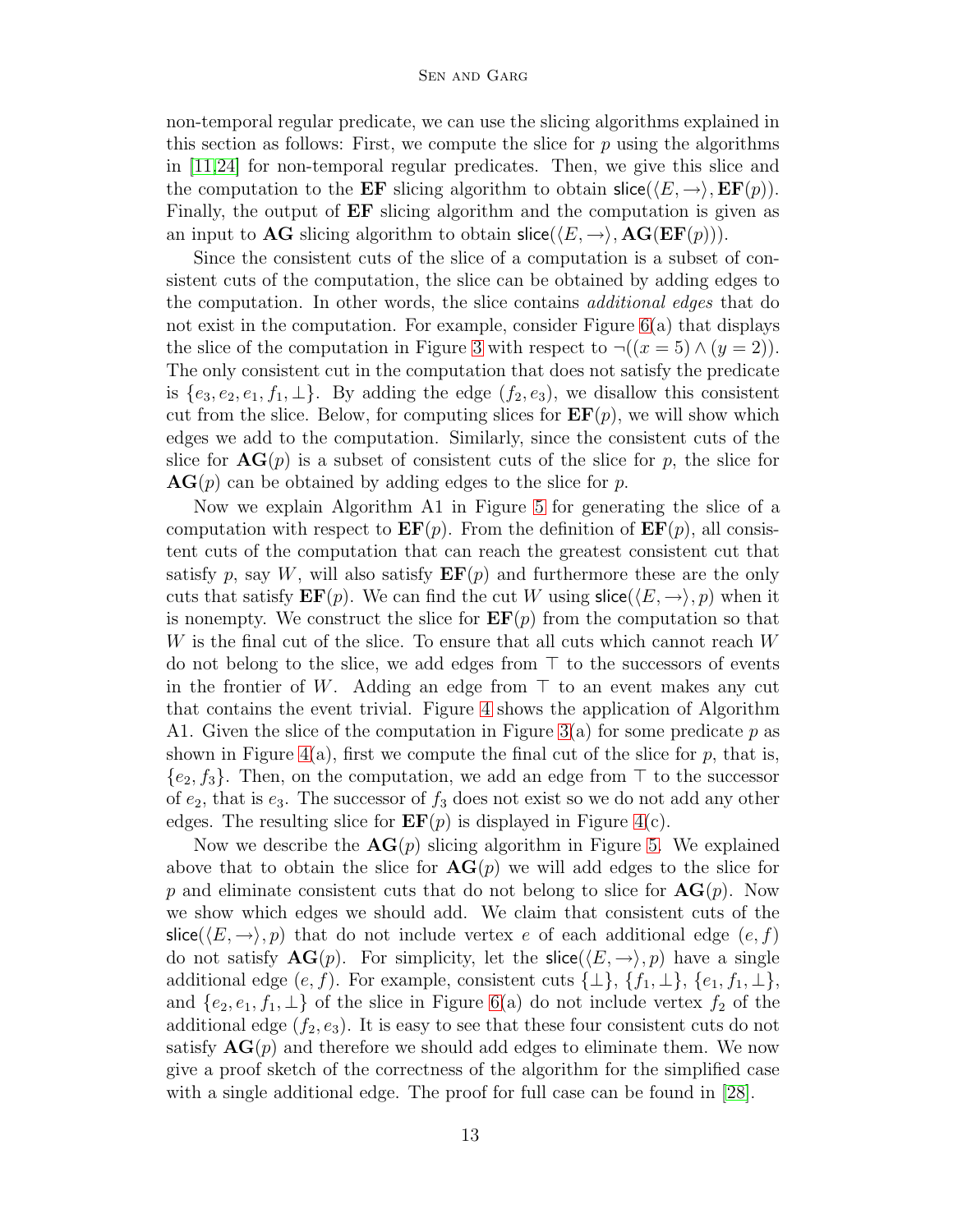

<span id="page-13-0"></span>Fig. 4. (a) A slice of  $\langle E, \rightarrow \rangle$  in Fig. [3](#page-8-0) (b) the corresponding sublattice (c) The application of the temporal operator  $EF$  on the slice in (a) (d) the corresponding sublattice

**Theorem 7.1** Given a computation  $\langle E, \rightarrow \rangle$  and slice( $\langle E, \rightarrow \rangle, p$ ), a consistent cut D in  $\langle E,\rightarrow\rangle$  satisfies  $\mathbf{AG}(p)$  iff it includes vertex e of the additional edge  $(e, f)$  in slice( $\langle E, \rightarrow \rangle, p$ ). Proof Sketch:

If a consistent cut  $D$  does not include vertex  $e$  then there exists a consistent cut H that can be reached from D in the computation such that H does not include e but includes f. In this case, it is clear that  $H$  does not satisfy p since  $(e, f)$  is an edge in the slice( $\langle E, \rightarrow \rangle$ , p) and every consistent cut of slice( $(E, \rightarrow)$ , p) that includes f must include e. Therefore from the definition of  $AG(p)$ , D does not satisfy  $AG(p)$ .

Now we prove the other direction. If a consistent cut  $D$  does not satisfy  $AG(p)$  then there exists a consistent cut H reachable from D such that H does not satisfy p. We know that only the consistent cuts that include  $f$  but not e do not satisfy p. Since  $H$  is reachable from  $D$  and  $H$  does not include e, we have that D also does not include e.  $\Box$ 

In Algorithm A2, for any additional edge  $(e, f)$ , we add an edge from vertex e to vertex ⊥. This ensures that consistent cuts of the computation that do not include vertex e of any additional edge  $(e, f)$  are disallowed from the slice, whereas the rest still belong to slice( $\langle E,\rightarrow\rangle$ ,  $\mathbf{AG}(p)$ ). For example, consistent cut  $\{e_1, f_1, \perp\}$  of the slice in Figure [6\(](#page-15-0)a) does not include vertex  $f_2$  of the additional edge  $(f_2, e_3)$  in Figure [6\(](#page-15-0)a), therefore we add an edge  $(f_2, \perp)$  and obtain the slice in Figure [6\(](#page-15-0)c). The cut  $\{e_1, f_1, \perp\}$  cannot be a consistent cut of this new slice since it has to include vertex  $f_2$ .

The algorithm for  $EG(p)$  slicing is similar to the  $AG(p)$  slicing algorithm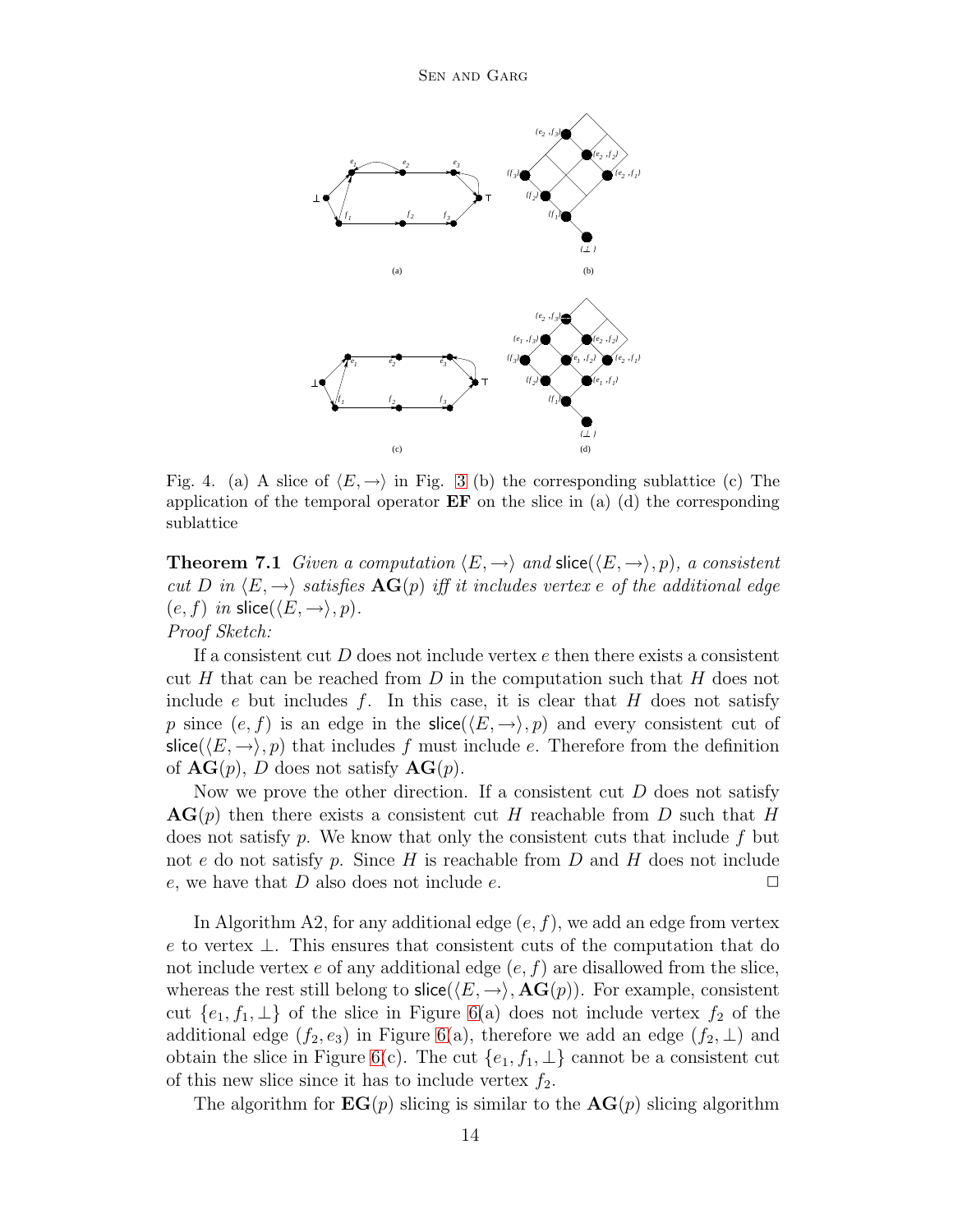Algorithm A1

**Input:** A computation  $\langle E, \rightarrow \rangle$  and slice( $\langle E, \rightarrow \rangle, p$ ) Output:  $\textsf{slice}(\langle E, \rightarrow \rangle, \textbf{EF}(p))$ Step 1. Let G be  $\langle E, \rightarrow \rangle$  and let W be the final cut of slice( $\langle E, \rightarrow \rangle, p$ ) Step 2. If  $W$  exists then Step 3.  $\forall e \in frontier(W)$ : add an edge from the vertex  $\top$  to  $succ(e)$  in G Step 4. return G Step 5. else return empty slice Algorithm A2 **Input:** A computation  $\langle E, \rightarrow \rangle$  and slice( $\langle E, \rightarrow \rangle, p$ ) **Output:** slice( $\langle E, \rightarrow \rangle$ , **AG** $(p)$ ) Step 1. Let G be slice( $\langle E, \rightarrow \rangle, p$ ) Step 2. For each pair of vertices  $(e, f)$  in G such that, (i)  $\neg(e \rightarrow f)$  in  $\langle E, \rightarrow \rangle$ , and (ii)  $(e \rightarrow f)$  in G add an edge from vertex  $e$  to the vertex  $\bot$ Step 3. return G

Fig. 5. Algorithms for generating a slice with respect to  $\mathbf{EF}(p)$  and  $\mathbf{AG}(p)$ 

<span id="page-14-0"></span>and is explained in [\[28\]](#page-21-3). The complexity of the temporal slicing algorithms is  $O(n|E|)$  [\[28\]](#page-21-3).

Complexity of RCTL Predicate Detection: Given a predicate in RCTL we can compute the slice for the predicate recursively from inside-out by applying the appropriate temporal or boolean operator on the slices. It is then easy to determine whether the predicate is satisfied by just checking whether the initial state of the computation and the slice are the same. The complexity of predicate detection is dominated by the complexity of computing the slice with respect to a non-temporal regular predicate, which has  $O(n^2|E|)$  complexity [\[11,](#page-19-1)[24\]](#page-20-5). Therefore, the overall complexity of predicate detection for RCTL is  $O(|p| \cdot n^2 |E|)$ , where |p| is the number of boolean and temporal operators in  $p$ . The predicate detection in RCTL+ has worst case exponential-time complexity. However, the slice is in general much smaller than the computation which we validate with experiments in the next section.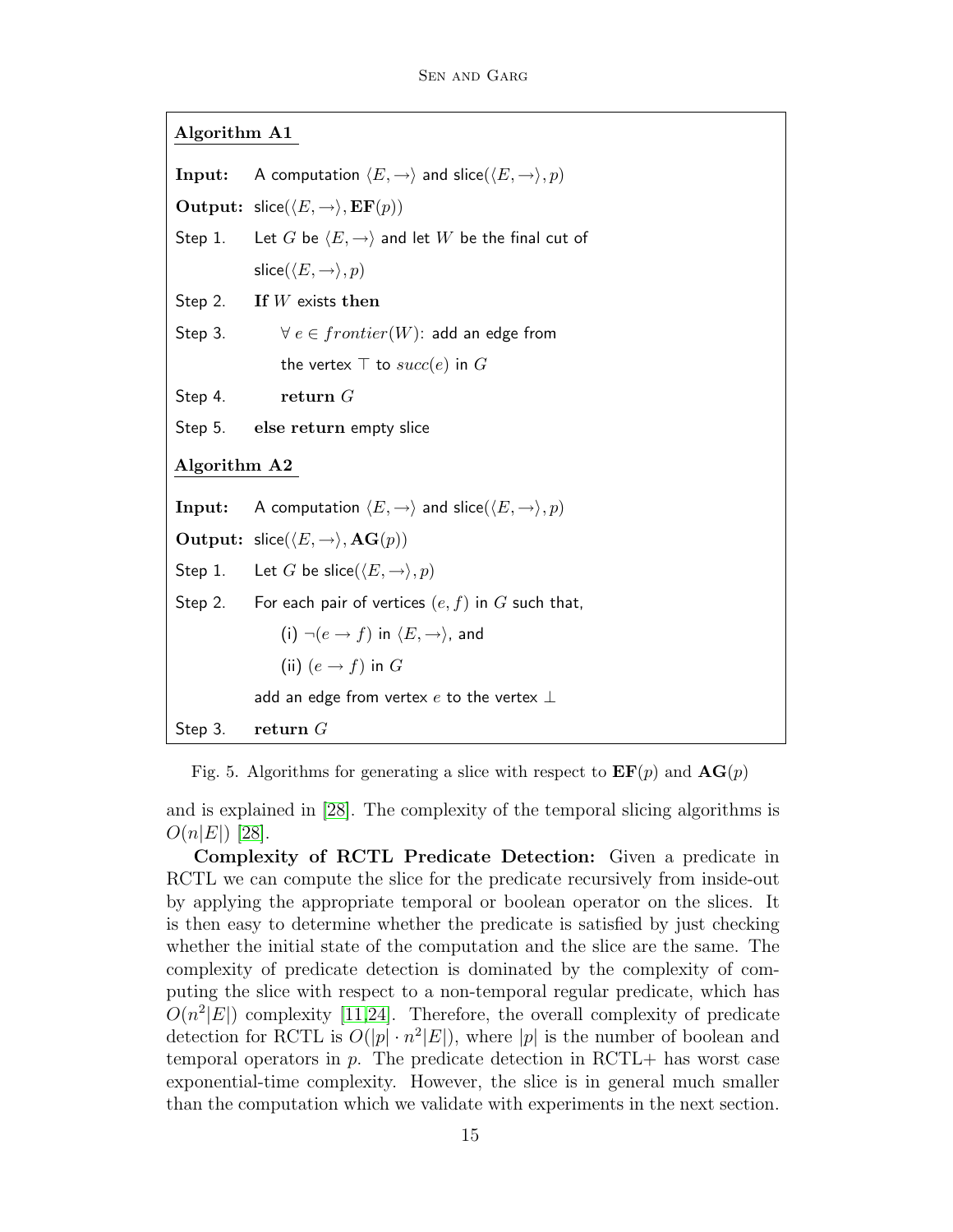

<span id="page-15-0"></span>Fig. 6. (a) The slice of  $\langle E, \rightarrow \rangle$  in Fig. [3](#page-8-0) with respect to  $\neg((x = 5) \land (y = 0))$ (b) the corresponding sublattice (c) The slice of  $\langle E, \rightarrow \rangle$  in Fig. [3](#page-8-0) with respect to  $AG \neg ((x = 5) \land (y = 0))$  (d) the corresponding sublattice

## 8 Experimental Results

In order to evaluate the effectiveness of POTA, we performed experiments with scalable protocols, comparing our computation slicing based approach with partial order reduction based approach of SPIN [\[16\]](#page-20-4). All experiments were performed on a 1.4 Ghz Pentium 4 machine running Linux. We restricted the memory usage to 512MB, but did not set a time limit. The two performance metrics we measured are running time and memory usage. In the case of slicing both metrics also include the overhead of computing the slice. We use the symbol ∗ to denote that the verification was not completed due to running out of memory.

We consider the following distributed programs *distributed dining philoso*phers, primary-secondary, and GIOP protocols. Further experimental results can be obtained from POTA website [\[27\]](#page-21-6).

Distributed Dining Philosophers (ddph): We use the Java protocol from [\[14\]](#page-20-13) for this exercise and check the following properties. The complement of the safety property, that is,  $\bigvee_{i,j\in 0... (n-1)} (\mathbf{EF}(eat_i \wedge eat_j))$  where i and  $j$  denote philosophers next to each other. The complement of the liveness property, that is,  $\bigvee_{i\in 0... (n-1)} (\mathbf{EF}(hungry_i \wedge \mathbf{EG}(\neg eat_i))),$  for each philosopher i. Observe that the negation of a local predicate  $\neg eat_i$  is also a local predicate and furthermore it is a regular predicate. Finally, we check the property  $AG(EF(eat_i))$  which denotes that eating is possible from every state. Table [1](#page-16-0) displays our results for the liveness property.

Primary Secondary: The primary secondary program [\[32\]](#page-21-2) concerns an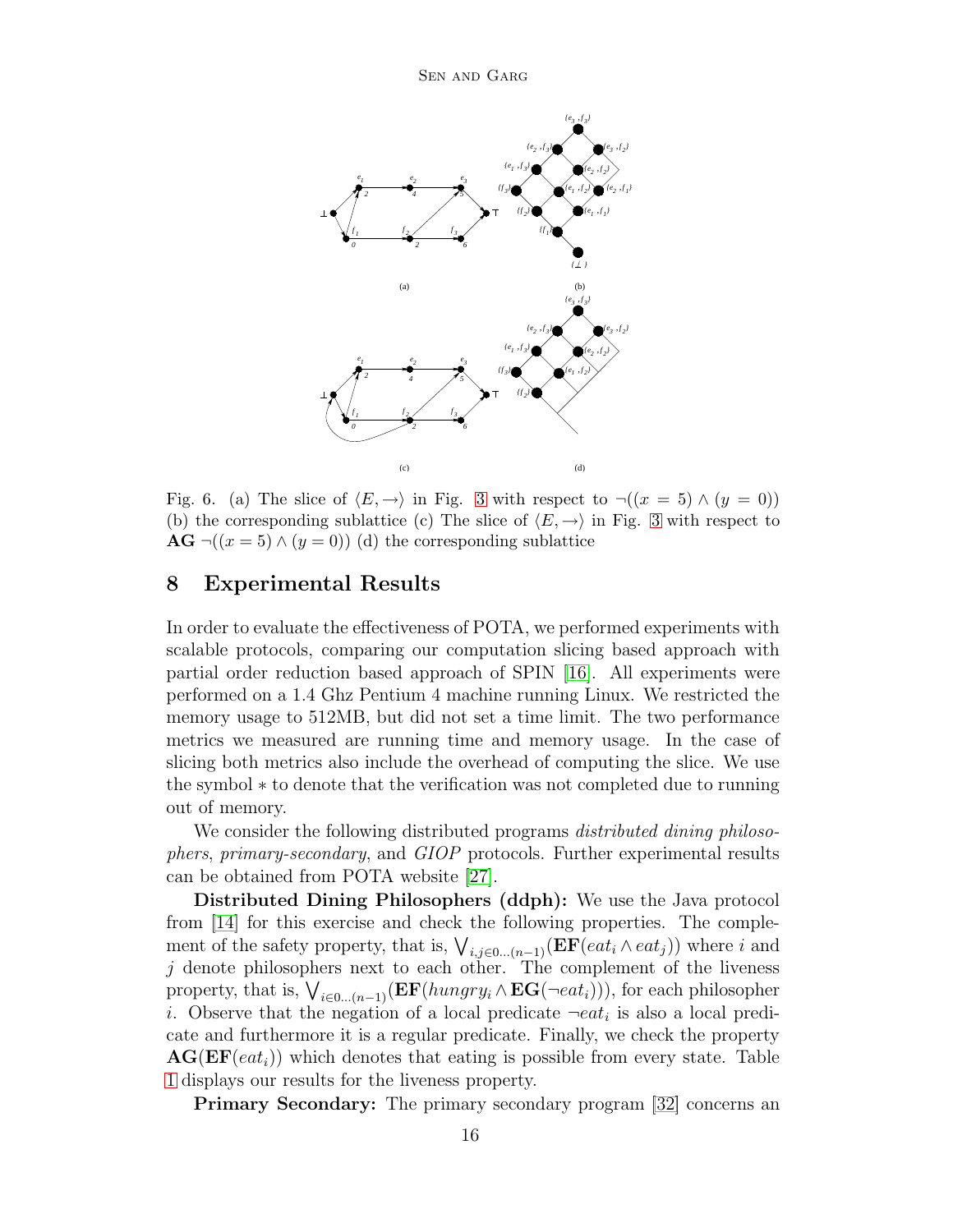<span id="page-16-0"></span>

|             |             | 3    | $\overline{4}$             | 5    | 6                           | $\overline{7}$ | 10   | 20   | 30                                                                        | 40  | 100  | 250   |  |
|-------------|-------------|------|----------------------------|------|-----------------------------|----------------|------|------|---------------------------------------------------------------------------|-----|------|-------|--|
| <b>POTA</b> | $\mathbf T$ |      | $0.14 \mid 0.17 \mid 0.19$ |      | 0.23                        |                |      |      | $\mid$ 0.22 $\mid$ 0.49 $\mid$ 3.54 $\mid$ 10.37 $\mid$ 18.1 $\mid$ 137.2 |     |      | 965.3 |  |
|             | М           |      | $0.18 \mid 0.29 \mid 0.36$ |      | 0.42                        | 0.5            | 0.92 | 1.57 | 4.5                                                                       | 6.8 | 33.4 | 96    |  |
| <b>SPIN</b> | T           |      |                            |      | $0.1$   1.16   15.6   144.7 | $\ast$         |      |      |                                                                           |     |      |       |  |
|             | М           | 1.67 | 4.13                       | 35.4 | 223.2                       | $\ast$         |      |      |                                                                           |     |      |       |  |

Table 1 Distributed Dining Philosophers, Liveness Property

algorithm designed to ensure that the system always contains a pair of processes acting together as primary and secondary. The property requires that there is a pair of processes  $P_i$  and  $P_j$  such that (1)  $P_i$  is acting as a primary and correctly thinks that  $P_j$  is its secondary, and (2)  $P_j$  is acting as a secondary and correctly thinks that  $P_i$  is its primary. Both the primary and secondary may choose new processes as their successor at any time. The complement of the safety property is  $\mathbf{EF} \bigwedge (\neg isPrimary_i \vee \neg isSecondary_j \vee (secondary_i \neq$  $P_i$ )  $\vee$  (primary<sub>j</sub>  $\neq$   $P_i$ )) when  $i, j \in 0 \dots (n-1), i \neq j$ . Note that this predicate contains disjunction operators and the slice may not be lean. However, Table [2](#page-16-1) shows that even in this case slicing can reduce the state space substantially.

Table 2 Primary Secondary, Safety Property

<span id="page-16-1"></span>

|             |   | 3                            | $\overline{4}$ | $\frac{5}{2}$ | 6 | $7^{\circ}$ | 8                                                                  | 9 | 10     | 20         | 30     | 40    |
|-------------|---|------------------------------|----------------|---------------|---|-------------|--------------------------------------------------------------------|---|--------|------------|--------|-------|
| POTA        |   | $T \mid 0.01 \mid 0.03 \mid$ |                |               |   |             | $\vert 0.08 \vert 0.15 \vert 0.28 \vert 0.42 \vert 0.65$           |   | 0.9    | 4.07       | 20.53  | 70.66 |
|             | М | $0.41 \,   \, 0.75$          |                |               |   |             | $1 \mid 2.03 \mid 2.75 \mid 3.77 \mid 7.78$                        |   |        | 8.82 28.89 | 199.49 | 304.5 |
| <b>SPIN</b> | T |                              |                |               |   |             | $0.01 \mid 0.02 \mid 0.02 \mid 0.12 \mid 0.38 \mid 2.51 \mid 7.92$ |   | $\ast$ |            |        |       |
|             | М |                              |                |               |   |             | $1.57$   $1.57$   $1.67$   $2.29$   $5.05$   $21.95$   $81.54$     |   |        |            | $\ast$ |       |

GIOP: In this section, we present experimental results for the General Inter-ORB Protocol (GIOP) which was verified in [\[18\]](#page-20-7) using SPIN.

The Common Object Request Broker Architecture (CORBA) [\[13\]](#page-20-14) describes the architecture of a middleware platform that supports the implementation of applications in distributed and heterogeneous environments. The CORBA standard is issued by OMG.

The ORB is the key component of the CORBA programming model. An ORB is responsible for transferring operations from Clients to Servers. This requires the ORB to locate a Server implementation (and possibly activate it), transmit the operation and its parameters, and finally return the results back to the Client.

The General Inter-ORB Protocol (GIOP) is the abstract protocol which is used for communications between CORBA ORBs. It specifies the transfer syntax and a standard set of message formats for ORB interoperation over any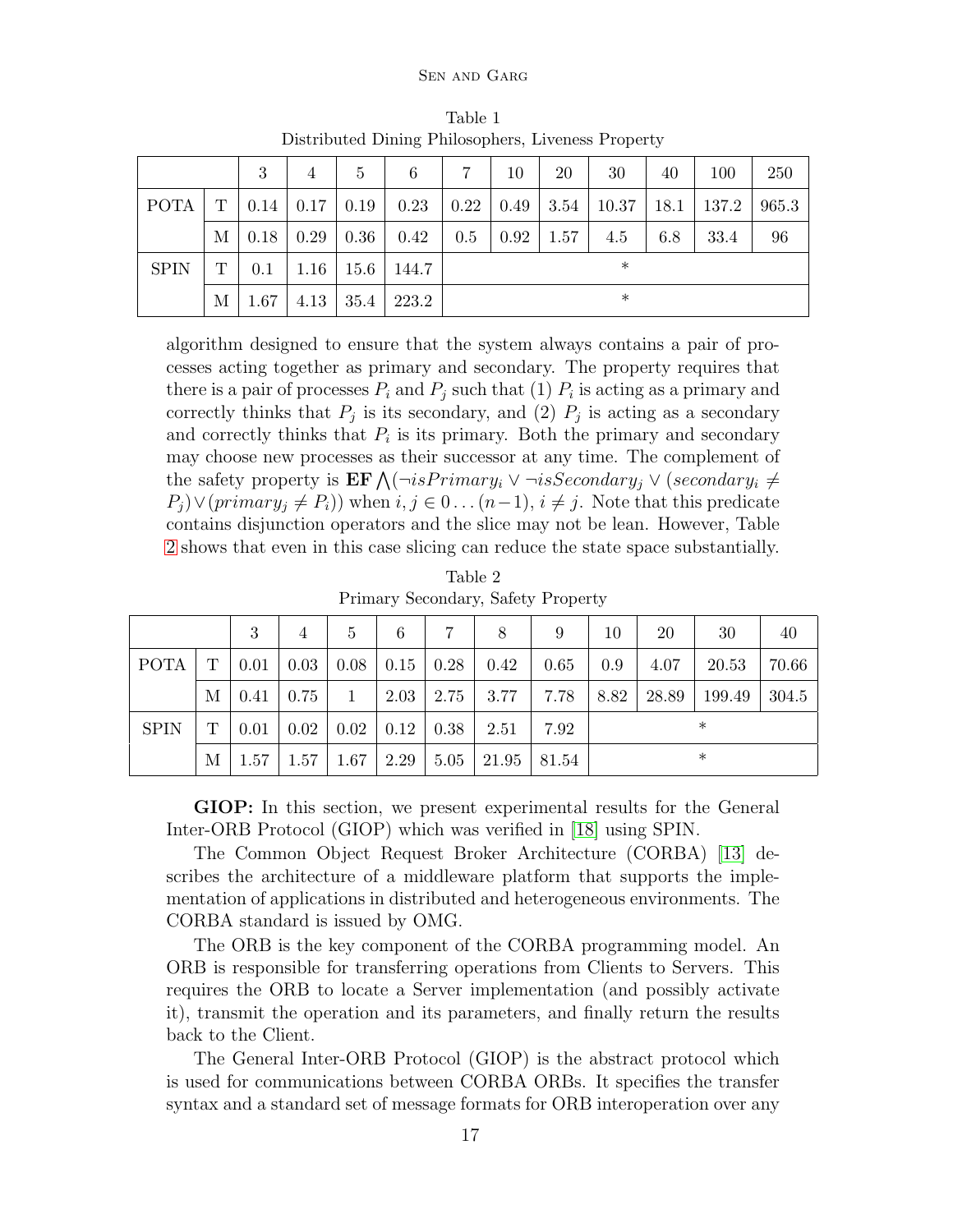connection-oriented transport Protocol. GIOP is designed to be simple and easy to implement, while still allowing for reasonable scalability and performance. In order to allow server objects to move between different ORBs and have messages forwarded to them wherever they are, GIOP supports server migration.

Figure [7](#page-17-0) displays the high level view of the Promela model of the GIOP protocol as depicted in [\[18\]](#page-20-7). The protocol consists of User, Client, Transport, Agent and Server processes. Here, we conduct experiments for 4 of the 8 LTL predicates used in [\[18\]](#page-20-7) (properties (iv) and (v) are considered as one). Below, formulas express the complement of the property expressed in English.



<span id="page-17-0"></span>Fig. 7. GIOP model

(i) After sending a URequest message a User should eventually receive the corresponding *UReply* message.  $\mathbf{EF}(URequestSent_i \wedge \mathbf{EG}(\neg UReplyReceived_i)),$  for all users i.

(ii) After sending an SRequest the GIOP-Agent should eventually receive a corresponding SReply.

 $\mathbf{EF}(SRequestSent_i \wedge \mathbf{EG}(\neg SReplyReceived_i)),$  for all agents i.

- (iii) Requests sent by a client are responded to eventually by a reply unless they have been cancelled.  $\mathbf{EF}\Big(CRequestSent_i \wedge \mathbf{EG}(\neg CReplyReceived_i \vee \neg CCancelSent_i)),$  for all clients i.
- (iv) If the user received no exception, its request was performed exactly once.  $AG(\neg NoException_i \lor (\bigvee_k \bigwedge_j Server_j Processes_i = m)),$  where  $m = 1$  if  $k = j$  and  $m = 0$  otherwise, for all users i and for all servers j, k.
- (v) If the user received exception, its request was performed at most once.  $\textbf{AG}(\neg SystemException_i \lor (\bigvee_k \bigwedge_j Server_j Processed_i = m)$  $\vee(\bigwedge_l Server_l Processed_i = 0)),$  where  $m = 1$  if  $k = j$  and  $m = 0$ otherwise, for all users i and for all servers  $j, k, l$ .

The full verification of GIOP by Kamel and Leue [\[18\]](#page-20-7) even for the configuration in Figure [7](#page-17-0) with 10 processes was not completed due to state explosion. They could verify a simplified version of the protocol without server migration with 10 processes. To enable verification for larger number of processes, they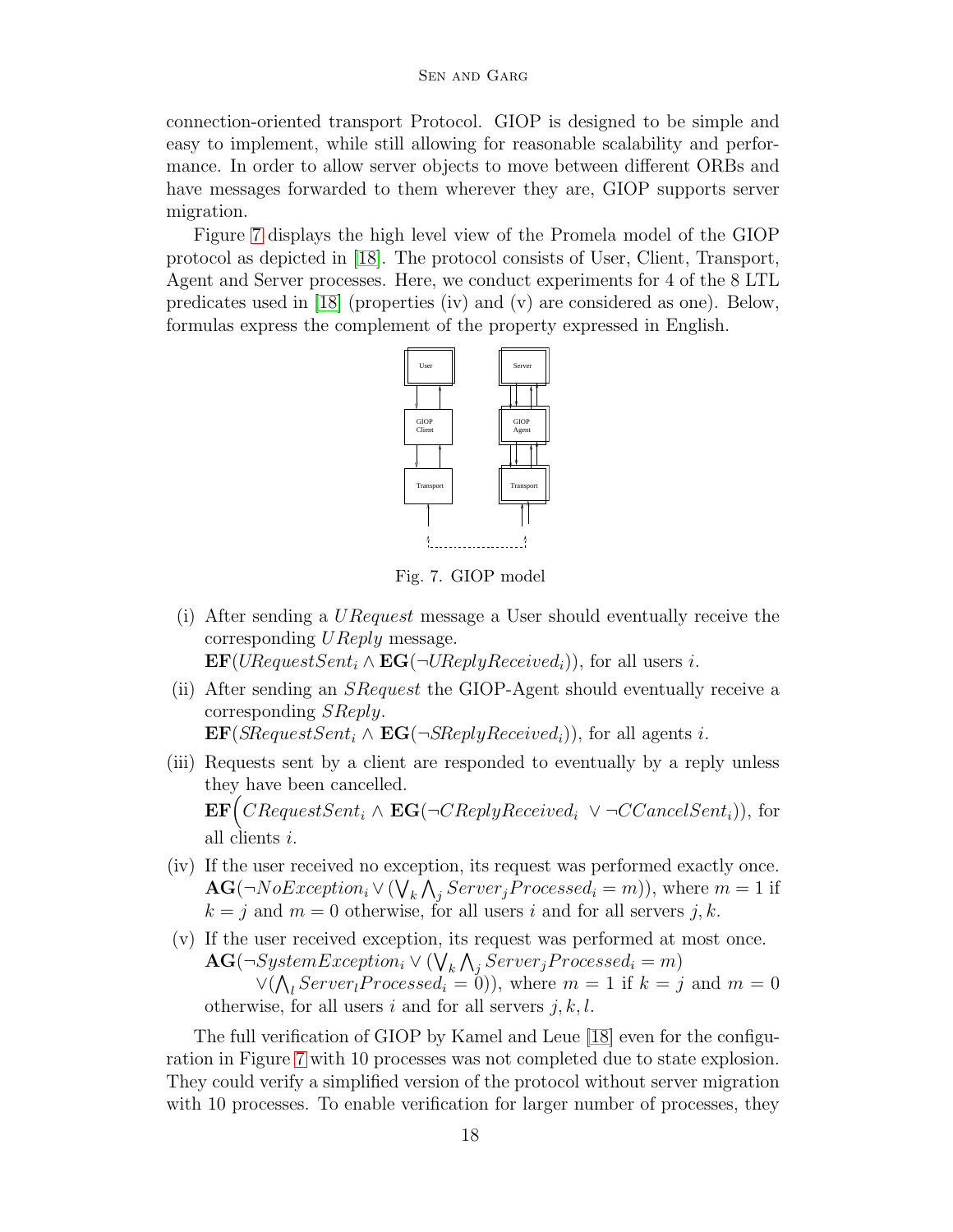used an approximation technique in SPIN called bit-state hashing where two bits of memory are used to store a reachable state. SPIN displays a state coverage number (hash-factor) at the end of a verification with bit-state hashing. With bit-state hashing, they could verify the unsimplified version of the protocol with 20 processes with 1.5 hash-factor, which means that the coverage was less than one percent since best coverage is obtained when the hash-factor is greater than 100.

We generated execution traces for a variety of GIOP architectures where we duplicated the User and Server blocks. In one case, we generated execution traces from unsimplified version of GIOP protocol where the total number of processes was increased to 250 and we completed full verification of these traces. In Table [3,](#page-18-0) we present experimental results for the GIOP models with server migration.

| Property (i) |                |   | 10    | 20     | 40     | 80     | 120   | 160    | 200   | 250  |  |  |  |
|--------------|----------------|---|-------|--------|--------|--------|-------|--------|-------|------|--|--|--|
| <b>POTA</b>  |                | Т | 0.2   | 0.24   | 4.6    | 50.8   | 183.8 | 1001.1 | 1291  | 1761 |  |  |  |
|              |                | M | 1.7   | 1.3    | 1.9    | 16.3   | 33.7  | 63.2   | 76.7  | 91.9 |  |  |  |
| <b>SPIN</b>  |                | T | 362.6 |        | $\ast$ |        |       |        |       |      |  |  |  |
|              |                | М | 320   |        | $\ast$ |        |       |        |       |      |  |  |  |
|              | Property $(v)$ |   |       | $10\,$ | 20     | 40     | 60    | 80     | 120   |      |  |  |  |
|              | <b>POTA</b>    |   | T     | 0.1    | 5.3    | 5.6    | 60.7  | 218.8  | 520.6 |      |  |  |  |
|              |                |   | M     | 0.4    | 4.4    | 21.6   | 150.4 | 301.4  | 475.7 |      |  |  |  |
|              | <b>SPIN</b>    |   | Т     | 319.2  |        | $\ast$ |       |        |       |      |  |  |  |
|              |                |   |       | 305.4  |        |        |       |        |       |      |  |  |  |

<span id="page-18-0"></span>Table 3

#### 8.1 Discussion

In all execution trace verifications, SPIN could verify upto only 6 processes in ddph, 9 in primary secondary and 10 in GIOP protocols, even when DCOL-LAPSE and DMA compilation options were used. Observe that since we use a larger memory than the one used in [\[18\]](#page-20-7), the verification of the unsimplified GIOP with 10 processes is now possible in SPIN. We obtain three orders of magnitude speed up and state space reduction compared to partial order reduction with SPIN as shown in GIOP experiments. Using our slicing based technique we could verify upto 250 processes in some cases. We also injected faults into the traces and compared results of faulty protocols. Using SPIN, even with bit-state hashing enabled verification, the faults could not be found because the state spaces were too large and the coverage was low. Using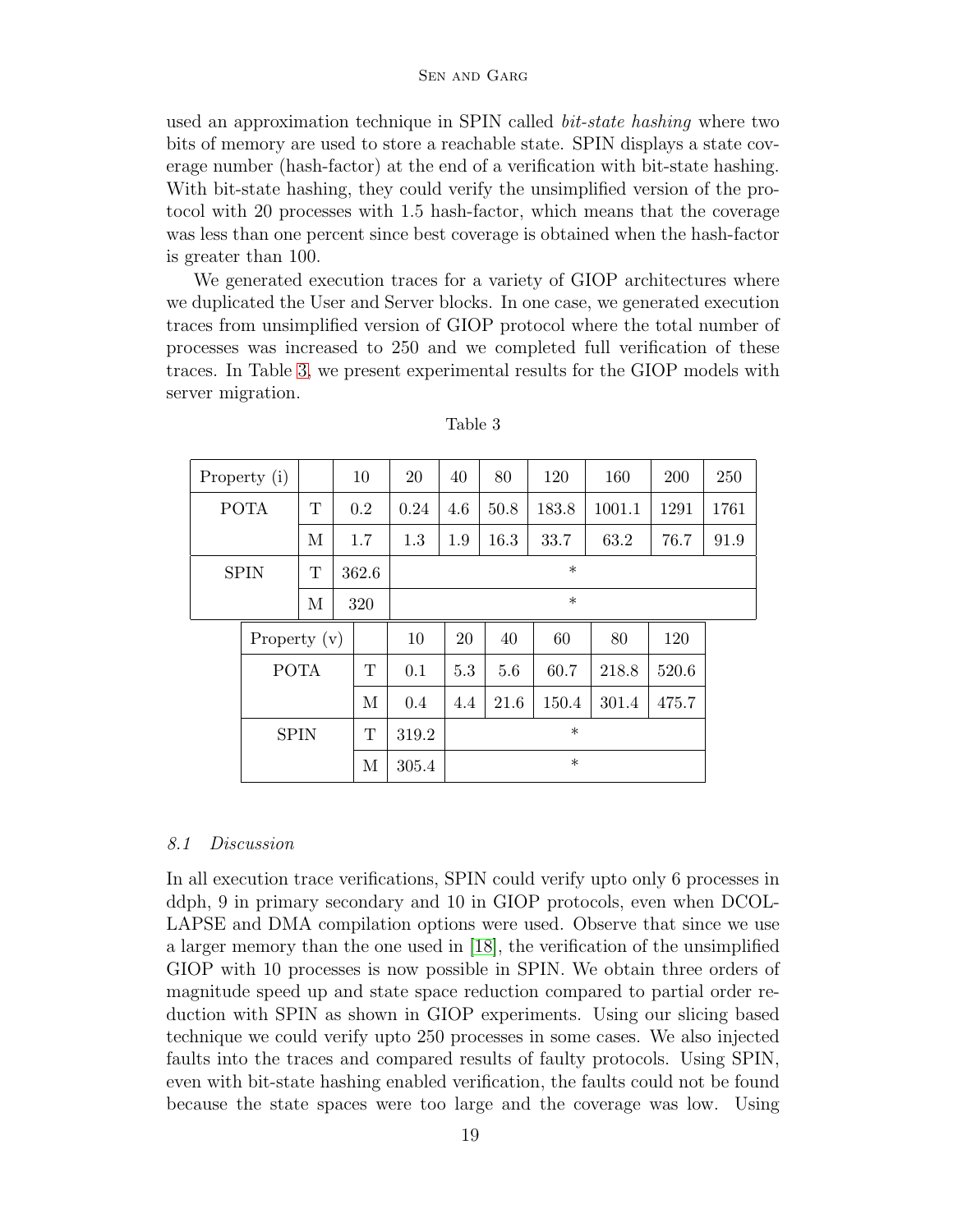POTA, the faults were easily found.

For problem sizes that preclude exhaustive program verification or exhaustive runtime verification, POTA proves to be an effective tool. Our technique is orthogonal to other reduction techniques, that is, one can always use POTA to reduce the state space as long as we can exploit the specification for computation slicing.

Acknowledgements: We would like to acknowledge Neeraj Mittal for his contribution in the implementation of POTA. We also thank Gerard J. Holzmann for discussion on SPIN.

### <span id="page-19-9"></span>References

- <span id="page-19-4"></span>[1] M. Brorkens and M. Moller. Dynamic event generation for runtime checking using the JDI. In Runtime Verification 2002, volume 70 of ENTCS, 2002.
- [2] K. M. Chandy and L. Lamport. Distributed snapshots: Determining global states of distributed systems. ACM Transactions on Computer Systems, 3(1):63–75, February 1985.
- <span id="page-19-6"></span>[3] B. Charron-Bost, C. Delporte-Gallet, and H. Fauconnier. Local and temporal predicates in distributed systems. ACM Transactions on Programming Languages and Systems, 17(1):157–179, Jan 1995.
- <span id="page-19-2"></span>[4] E. M. Clarke and E. A. Emerson. Design and Synthesis of Synchronization Skeletons using Branching Time Temporal Logic. In Proc. of the Workshop on Logics of Programs, volume 131 of LNCS, Yorktown Heights, New York, May 1981.
- <span id="page-19-5"></span>[5] R. Cooper and K. Marzullo. Consistent detection of global predicates. In Proc. of the Workshop on Parallel and Distributed Debugging, pages 163–173, Santa Cruz, CA, May 1991. ACM/ONR.
- <span id="page-19-10"></span><span id="page-19-7"></span>[6] B. A. Davey and H. A. Priestley. Introduction to Lattices and Order. Cambridge University Press, Cambridge, UK, 1990.
- [7] D. Drusinsky. The Temporal Rover and the ATG Rover. In SPIN Model Checking and Verification, volume 1885 of LNCS, pages 323–330, 2000.
- <span id="page-19-0"></span>[8] J. Esparza. Model checking using net unfoldings. Science of Computer Programming, 23(2):151–195, 1994.
- <span id="page-19-8"></span>[9] C. Fidge. Logical Time in Distributed Computing Systems. IEEE Computer, 24(8):28–33, August 1991.
- <span id="page-19-3"></span><span id="page-19-1"></span>[10] V. K. Garg. Elements of Distributed Computing. John Wiley & Sons, 2002.
- [11] V. K. Garg and N. Mittal. On Slicing a Distributed Computation. In Proc. of the 15th International Conference on Distributed Computing Systems (ICDCS), pages 322–329, Phoenix, Arizona, 2001.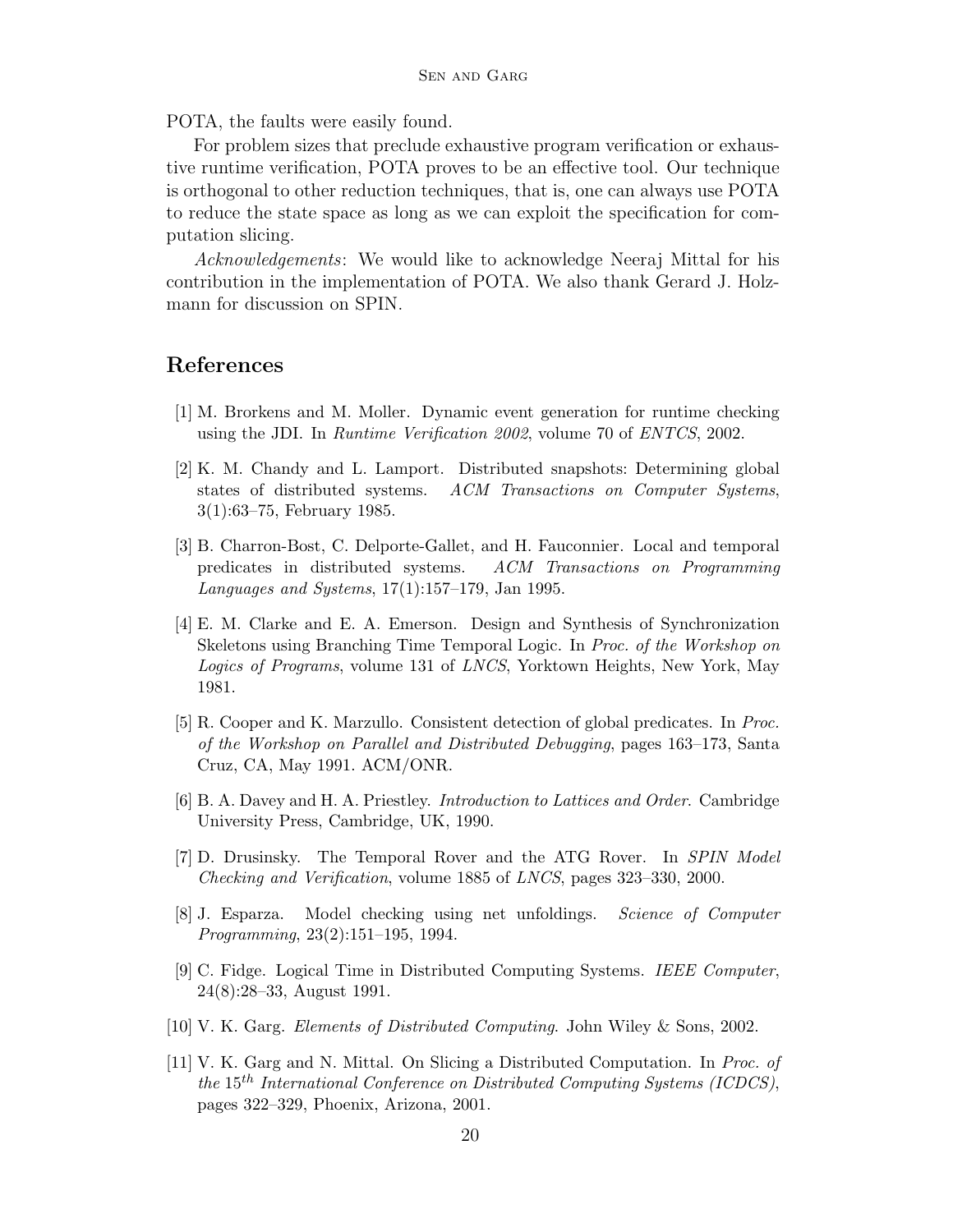- <span id="page-20-14"></span><span id="page-20-2"></span>[12] P. Godefroid and P. Wolper. A partial approach to model checking. In Proc. of the 6th IEEE Symposium on Logic in Computer Science, pages 406–415, 1991.
- <span id="page-20-13"></span>[13] Object Management Group. The Common Object Request Broker: Architecture and Specification. August 1997.
- <span id="page-20-10"></span>[14] S. Hartley. Concurrent Programming: The Java Programming Language. Oxford University Press, 1998.
- <span id="page-20-4"></span>[15] K. Havelund and G. Rosu. Monitoring Java Programs with Java PathExplorer. In Runtime Verification 2001, volume 55 of ENTCS, 2001.
- <span id="page-20-6"></span>[16] G. J. Holzmann. The Model Checker SPIN. IEEE Transactions on Software Engineering, 23(5), May 1997.
- [17] M. Hurfin, M. Mizuno, M. Raynal, and M. Singhal. Efficient detection of conjunctions of local predicates. IEEE Transactions on Software Engineering, 24(8):664–677, 1998.
- <span id="page-20-7"></span>[18] M. Kamel and S. Leue. Formalization and Validation of the General Inter-ORB Protocol (GIOP) Using Promela and SPIN. Software Tools for Technology Transfer, 2(4):394–409, April 2000.
- <span id="page-20-9"></span>[19] M. Kim, S. Kannan, I. Lee, O. Sokolsky, and M. Viswanathan. Java-MaC: a Run-time Assurance Tool for Java Programs. In Runtime Verification 2001, volume 55 of ENTCS, 2001.
- <span id="page-20-11"></span><span id="page-20-0"></span>[20] L. Lamport. Time, Clocks, and the Ordering of Events in a Distributed System. Communications of the ACM,  $21(7)$ :558-565, July 1978.
- [21] S. Leue and P.B. Ladkin. Implementing and verifying msc specifications using promela/xspin. In Proceedings of the DIMACS Workshop SPIN96, the 2nd International Workshop on the SPIN Verification System, volume 32 of DIMACS Series, 1997.
- <span id="page-20-12"></span>[22] F. Mattern. Virtual Time and Global States of Distributed Systems. In Parallel and Distributed Algorithms: Proc. of the Int'l Workshop on Parallel and Distributed Algorithms, pages 215–226. Elsevier Science Publishers B. V. (North-Holland), 1989.
- <span id="page-20-5"></span><span id="page-20-1"></span>[23] K. L. McMillan. Symbolic Model Checking. Kluwer Academic Publishers, 1993.
- [24] N. Mittal and V. K. Garg. Computation Slicing: Techniques and Theory. In In Proc. of the  $15^{th}$  International Symposium on Distributed Computing (DISC), pages 78–92, Lisbon, Portugal, 2001.
- <span id="page-20-8"></span>[25] N. Mittal and V. K. Garg. On Detecting Global Predicates in Distributed Computations. In Proc. of the  $15<sup>th</sup>$  International Conference on Distributed Computing Systems (ICDCS), pages 3–10, Phoenix, Arizona, 2001.
- <span id="page-20-3"></span>[26] D. Peled. All from One, One for All: On Model Checking Using Representatives. In 5th Int'l. Conference on Computer-Aided Verification (CAV), pages 409–423. Springer, Berlin, Heidelberg, 1993.